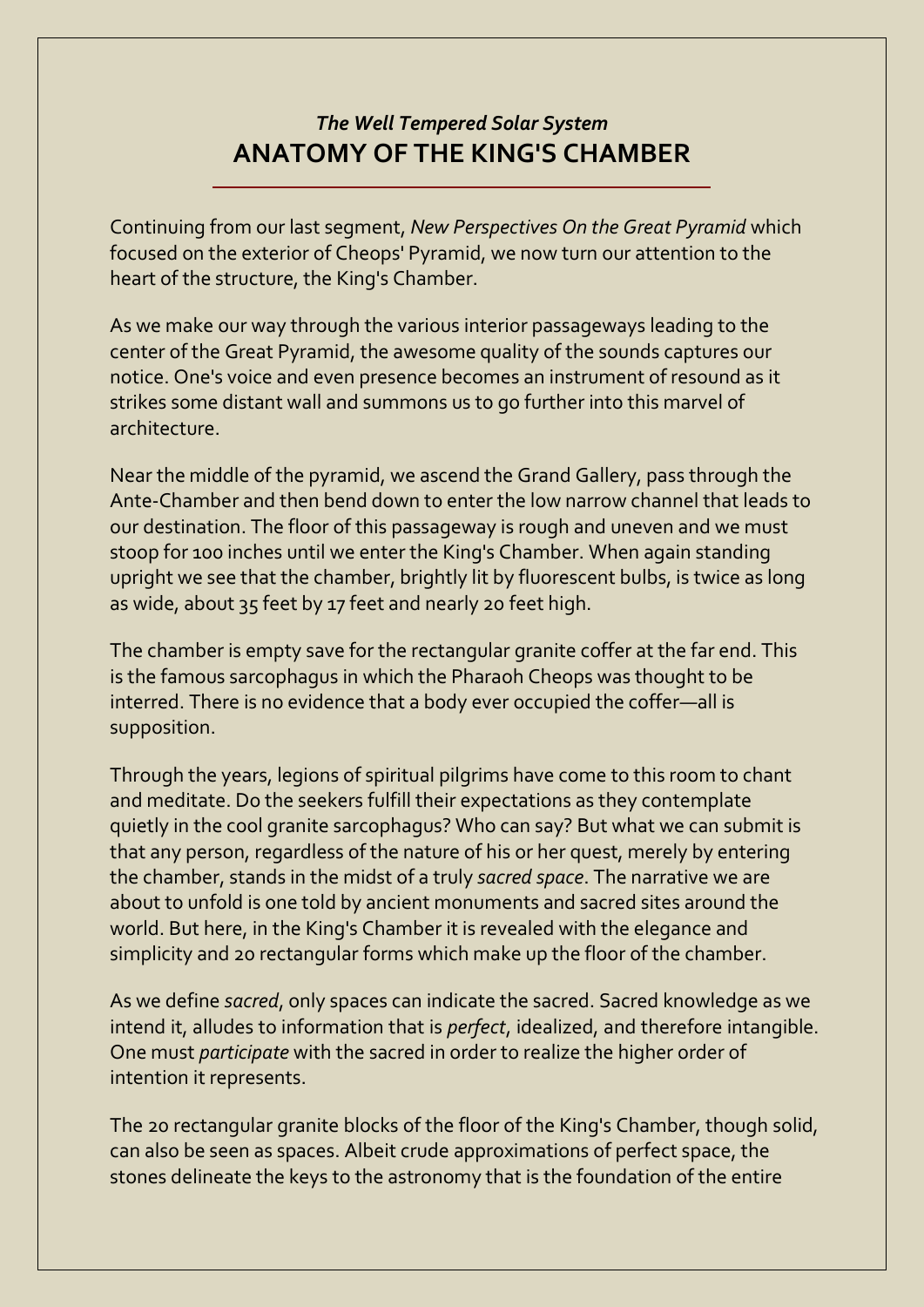chamber. The floor stones represent six planets: Mercury, Venus, Earth and its Moon, Mars, Jupiter, and Saturn. The message of the chamber is, "The heavens are the *foundation* of this space. Understanding our place in the synchrony of the solar family is the key. This is where to begin."

We'll adapt a musical analogy to uncloak the harmonies of the planets as they reside in the stones of the floor of the King's Chamber. The process is not exact and a degree of license is required, but the results will lead us to appreciate the intricacies and inter-relatedness of the solar system as never before. Even more astonishing is the realization that the elements of the planets were designed into these simple forms over 5,000 years ago, and that the true music of the spheres is recorded here.

#### **Introducing the Well Tempered Solar System**

Prior to the invention of tempering, keyboard instruments were tuned by mathematical formula. The distribution of frequencies between notes was regular and specific. The inflexibility of the early system meant that differently tuned instruments were needed to play music written in different keys. The tempered method was developed to allow all musical keys to be played on one keyboard. By adjusting *slightly* the intervals between tones, all keys could be accommodated. Sacrificing the mathematical purity of the just system allowed for a degree of musical versatility and harmony not previously enjoyed. In much the same manner we are going to "temper" the Solar System.

Purists may argue that the 10 digit numbers we are about to produce cannot be obtained from crude masonry and that "Man cannot disturb the march of the planets." But that is what we will do. The actual will become artful as the intention behind the design is revealed.

By once again summoning **K (1.01430555)** we part the veil and behold! The distaff elements of the planets are harmonized. Relationships not previously seen are made visible. **K** renders our Earth-centric filter of 365+ days/year to a geo-metric 360-days/year filter. Days and degrees are now synchronous; e.g., one day in an Earth year will represent one degree of the circle. We propose that the designers of the Pyramid used such a device as **K**, to translate time and orientation into geometry and measure.

(*Note: There are numerous permutations and correlation amongst the planets' periods and rotations. Only a few illustrations are presented here, to give the general reader the flavor of the accomplishment. For serious students of the subject a complete table of the elements of the Well Tempered Solar System is available from the author. If the dance of numbers is not your pleasure, simply savor the imagery they evoke, as we skip about the features of the chamber*.)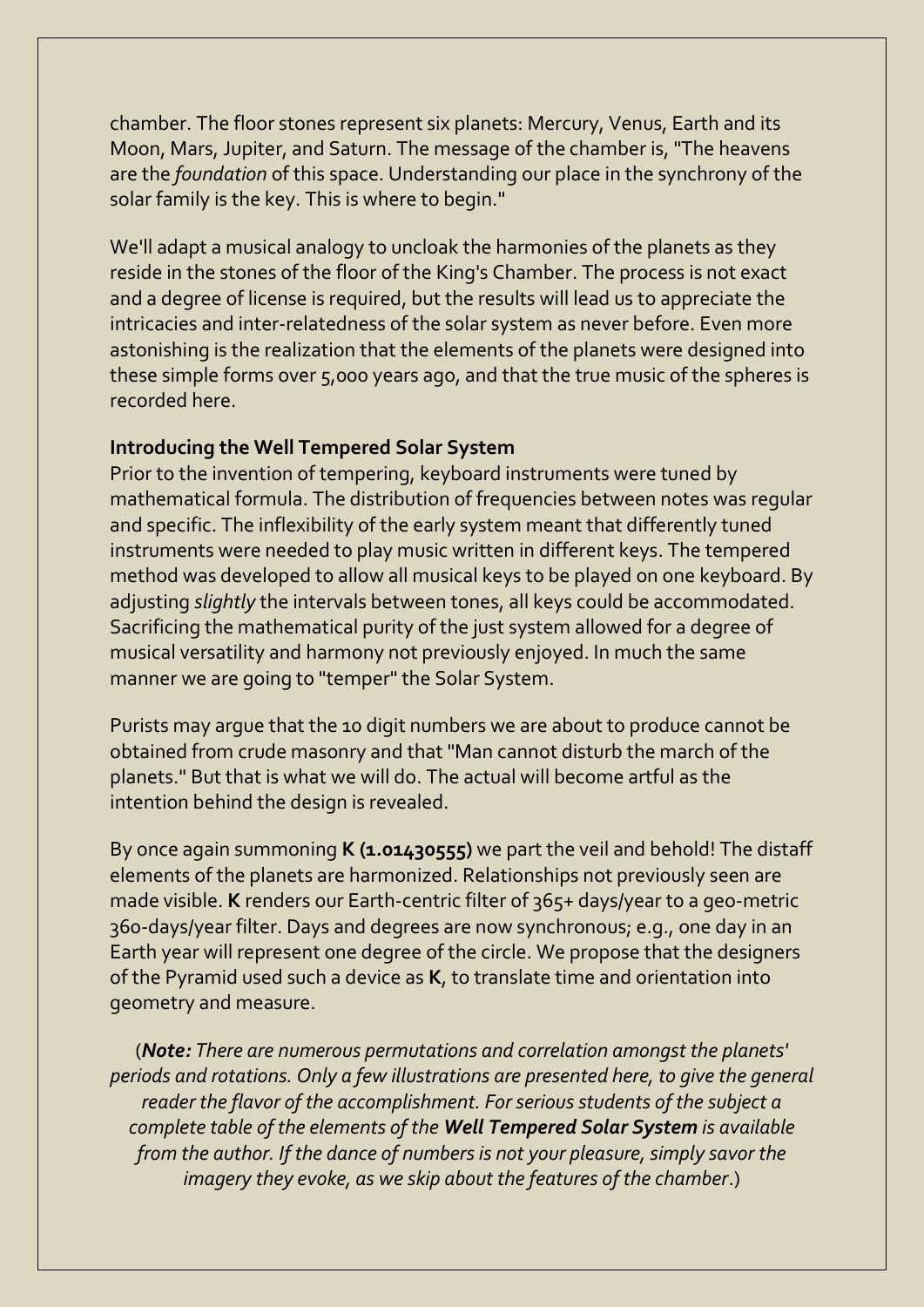

| 58.04081787<br>66.79209924<br>5A<br>6A                                                   | 67.69820625<br>4A | 03716493)<br>87.636                                 | 68.0202546<br>2A  | 63.81262195              |
|------------------------------------------------------------------------------------------|-------------------|-----------------------------------------------------|-------------------|--------------------------|
| 20.65114959 <sub>&gt;</sub><br><b>R9'02</b><br>ĝ<br><b>JUPITER</b><br><b>SATURN</b><br>ĕ | <b>MARS</b>       | 55.07037583<br><b>EARTH</b><br><b>3A</b><br>ğ       | <b>VENUS</b>      | <b>MERCURY</b>           |
| 151.767633<br><b>5B</b>                                                                  | 136.1107167<br>4B | 46.69246833<br>3B                                   | 91.91493335<br>2B | 107.6076763<br>1Α        |
| 185.4<br>6В                                                                              |                   | 83.63715584<br><b>3C</b>                            |                   | 78.34248509<br>1 B       |
| (19.89933671)                                                                            | 49.23813374<br>4C |                                                     | 93.05790172<br>2C | 1968990°02<br>1968990°02 |
| 5C                                                                                       |                   | $\epsilon_{\mathrm{205}}$<br><b>3D</b><br><b>3E</b> |                   | 1D<br>10                 |

#### **Entering the King's Chamber**

Having been forced to bend down to negotiate the approach to the King's Chamber, the first thing one observes when entering the room, is the floor. The floor stones are rectangular and arranged in parallel "strips," each strip being a different width.

Directly beyond the entry, lie four stones extending to the far wall. We call this row the Mercury strip. To the right and parallel to the Mercury strip are five more rows of stones we've named the Venus strip, the Earth/Moon strip, the Mars strip, the Jupiter strip and at the far end of the room the Saturn strip.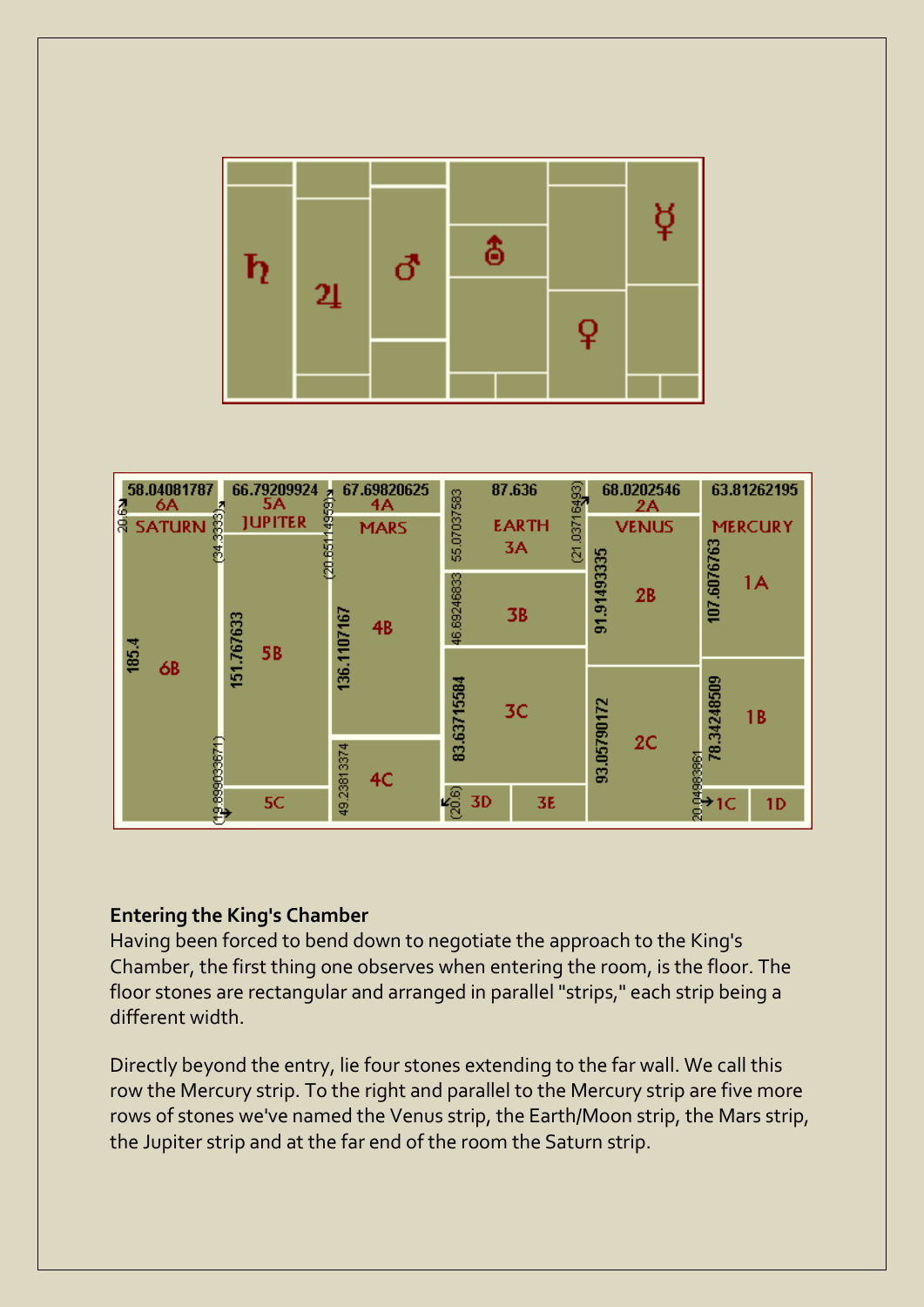The first stone upon which we stand upright is named after Mercury, Messenger of the Gods and Communication. It is Mercury, first planet in the solar system which initializes our circuit around the room. Mercury is the swiftest in its orbit and its quick cadence imprints the whole solar family. In the *Well Tempered Solar System*, Mercury's movements are part of the huge choreographed dance of the planets' periods, rotations and harmonics. Mercury's influence permeates the other planets in the system, and the dimensions of its stone counterpart infuse the geometry of the other stones in the chamber as well.

Recalling that **K (1.01430555)** is the ratio between the solar year of 365+ days and the **Canon** Year (also called Sacred Year of 360 days, wherein 1 day = **1460.6** minutes) we undertake the process of "tempering" by adjusting ever so slightly the conventional astronomical value of the planets by **K**. Mercury's year of 87+ earth days divided by **K** becomes the **Canon** period for Mercury:

**87.06** ÷ **1.01430555** = **85.83333 Canon** Days in Mercury's year.

Likewise, we "tune" Mercury's rotation period (astronomically 58+ days) by **K**:

**58.04** ÷ **1.01430555** = **57.2222 Canon** Days = 1 Day on Mercury

It is now easy to see that Mercury's orbit divided by its days of rotation is **1.5**. In other words, in one Mercury year, Mercury has one and one-half of its own days.

**•**

A stepping stone to its solar cousins, the first stone in the Mercury strip, stone **1A** is peculiarly endowed with numbers relating to Saturn. If speedy little Mercury corresponds to the snare drum in the rhythm section of an orchestra, large and ponderous Saturn is like the bass. Solemn and unwavering Saturn carries the beat for the whole band. We can see the interplay between Saturn and Mercury in the following example.

In the chamber we find the number for Mercury's year sandwiched between the relationship of the widths of two stones in the Mercury strip, stone **1C** and stone **1D**. The length of stone **1C** at **29.469444** inches represents the **Canon** orbit of Saturn at **29.469444** years. The length of stone **1D** has to be *tuned* just a bit from 34.34317751 to **34.33333** to get a perfect number. Multiply the ratio of the two by 100, and we have the **Canon** value of Mercury's year in days:

(**29.469444 ÷34.333333**) x 100 = **85.83333 days/year of Mercury**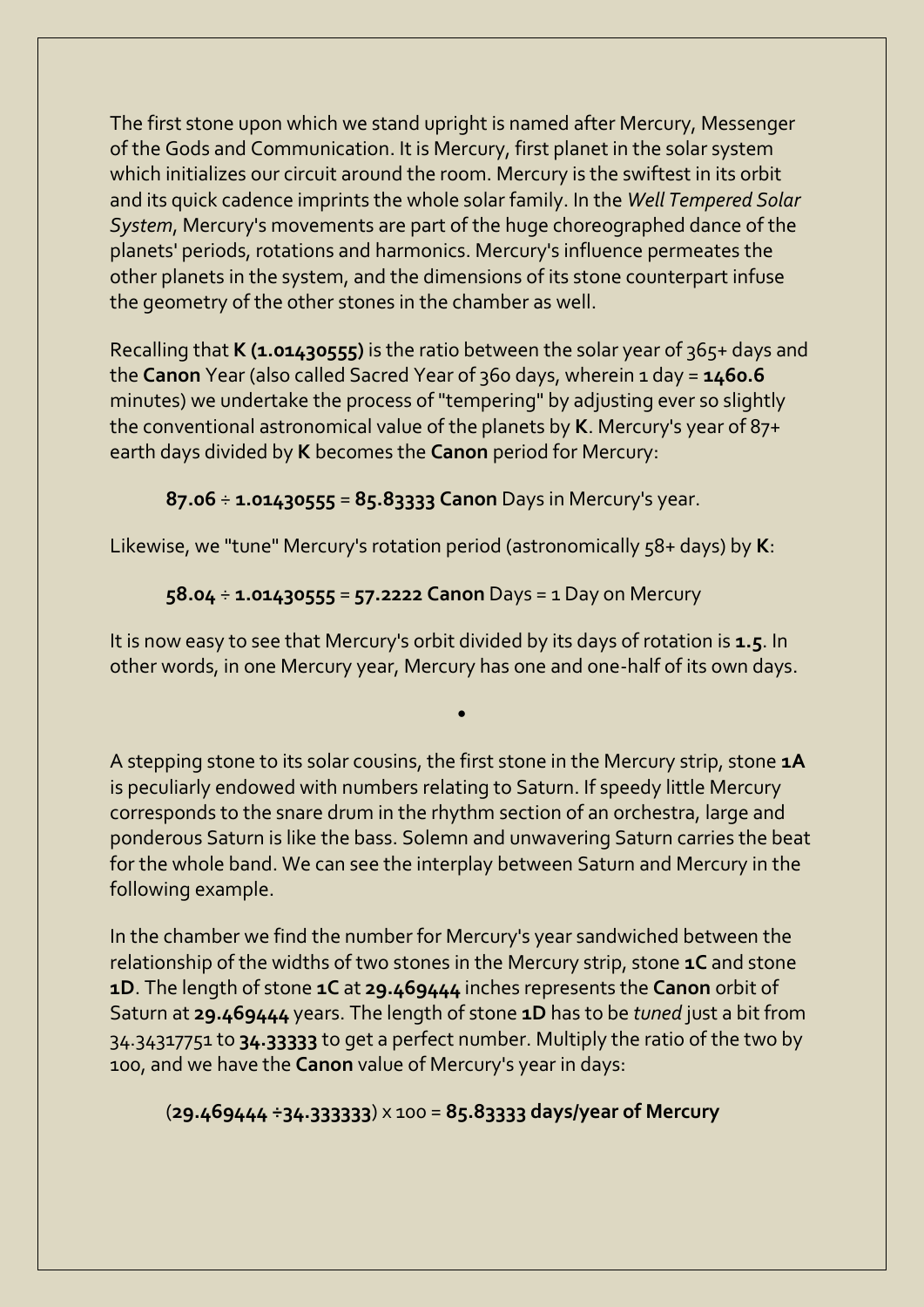The Mercury strip is **63.81262190** inches wide. Divide this by ten and see that the number in the Mercury strip is the same number as the distance Saturn's equator rotates in one second of time: **6.381262135 Canon** miles.

Notice that we began inches and ended in miles. This telescoping of relationships between units is more than numerical slight of hand. It is a statement about the underlying relationships between units in the **Canon** system and the *scale* of relationships between the planets. There are many instances where the lower order of a measure, much like the lower octave of a note, is manifest in the higher order or octave of a planetary attribute. The units may be different (e.g. years or degrees) but the resonance is apparent. The relationships occur because the **Canon** itself is grounded in the natural order. Indeed, if illumination is effected, it is to realize profoundly that we are a part of the natural order. The only planets we may ever know are the planets within.

In one **Canon** Earth day, (1/360th **Canon** Earth year or 24 hours 20 minutes 36 seconds) Mercury rotates  $2 \times \pi$ degrees or 6.283972726 degrees.

**•**

**•**

The number of square inches on top of the whole Mercury strip is **131,454,000**. Taken as feet, we have an indicator for the number of feet the Earth rotates on the equator in one **Canon** Day of 24 hours 20 minutes 36 seconds: **131,454,000 feet**.

The reciprocal of **131,454,000** x 1 <sup>11</sup> is the same number as the number of feet on the front of Cheops Pyramid:

**•**

$$
(1 \div \mathbf{131,} 454,000) \times 1^{11} = 760.722382
$$

The number **760.722382** has a nearly metaphysical relationship to gravity and time. If divided by 100 and taken as seconds—**7.60**722382, it is the answer to the following riddle: An object falls 47.2 feet in 2 seconds. If a pendulum is the same length in height, (47.2') how long would it take it to swing back and forth one time? It would take **7.60** seconds. This observation is significant because it incorporates the knowledge of the "second-second" in its formulation. In order to understand the "first" second i.e. to be able to measure the distance of fall of an object in one second, the present moment must be extended/suspended in order to examine (measure) the "second" second of fall. Without appealing to the second-second, we would never notice that the distance of fall in the second-second is greater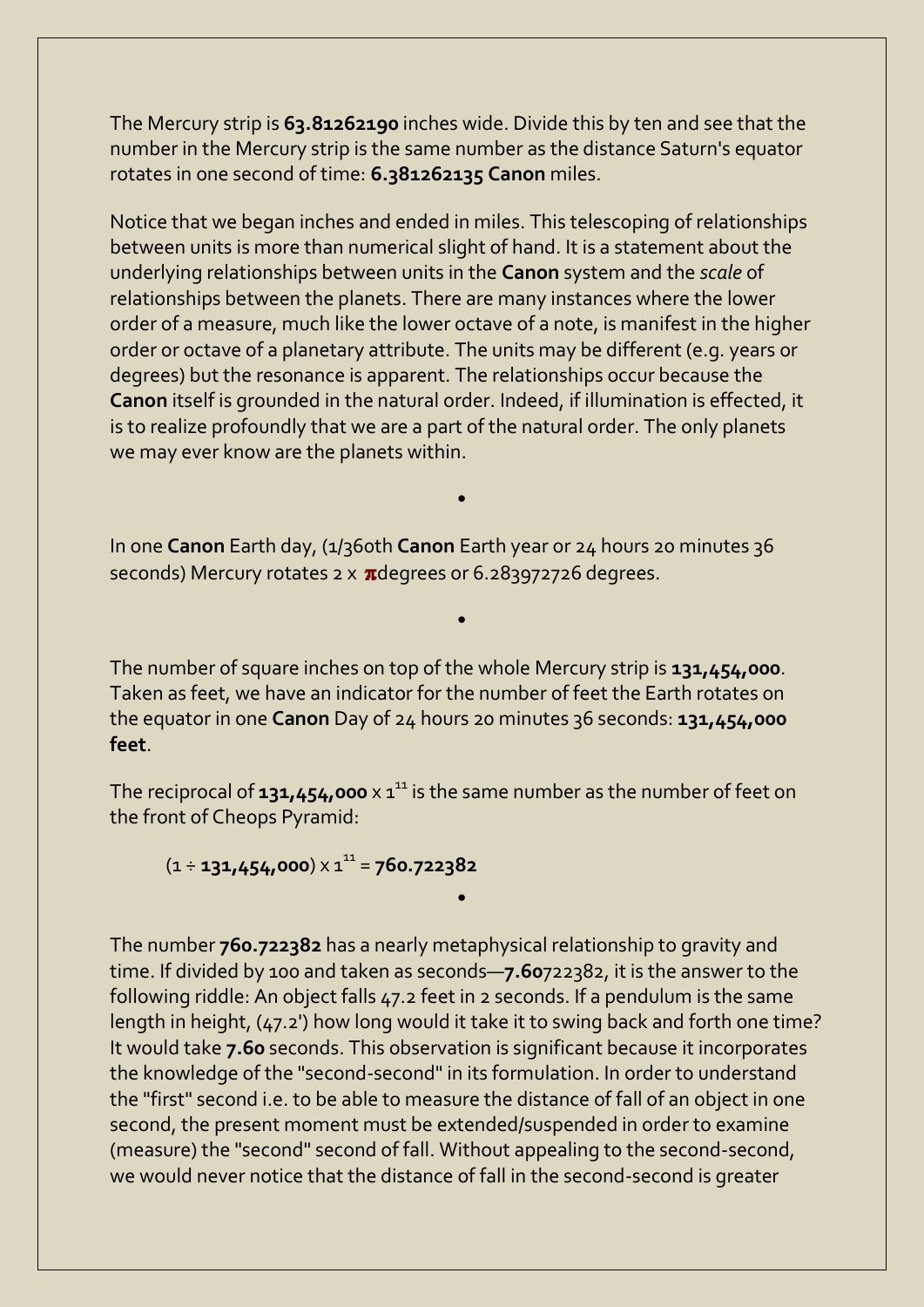than the first and thus that the rate of fall is accelerating. Ironically, because we can never get *out* of the first second of our experience, the conceptualization of the second-second is a highly sophisticated device. Our experience is always *now*, but by borrowing on our past experience we presume the future and realize that our present is accelerating.

**760.**722382 as millimeters or (30 inches) of Mercury is the standard mean reading of barometric air pressure.

The volume of the second stone in the Mercury strip **1B**, 53519.60278 cubic inches, divided by 100 and taken to its natural logarithm is 2 times  $\pi$ :

**•**

[(**53519.60278** ÷ 100)**-e** ] = **6.282633087 6.282633087** ÷ 2 = **3.141316543**

It also happens that the square root of the same volume (53519.60278), divided by 100 and taken to its natural logarithm is the same number:

**535.1960278** = **23.13430413-e** = **3.141316543 •**

When Mercury rotates through one degree of its circumference, Earth has rotated **57.2222°**. It takes Mercury **57.2222 Canon** days to turn one rotation on its axis or complete one of its own days.

**•**

In **53.045** days Mercury will have reached the , phi point—**222.48°** (the golden proportion of 360° of its yearly orbit, and will have *rotated* through **333.333** degrees of its day.

Mercury's rotation through **333.333** degrees takes **.927** of its day.

**57.2222 ÷ 53.045 = .927**

**.927 x 2 x 100,000** is the **Canon** signification for the speed of light: **185,400 Canon mps.**

**92,700,000 miles is the mean radius of Earth's orbit, or one Astronomical Unit.**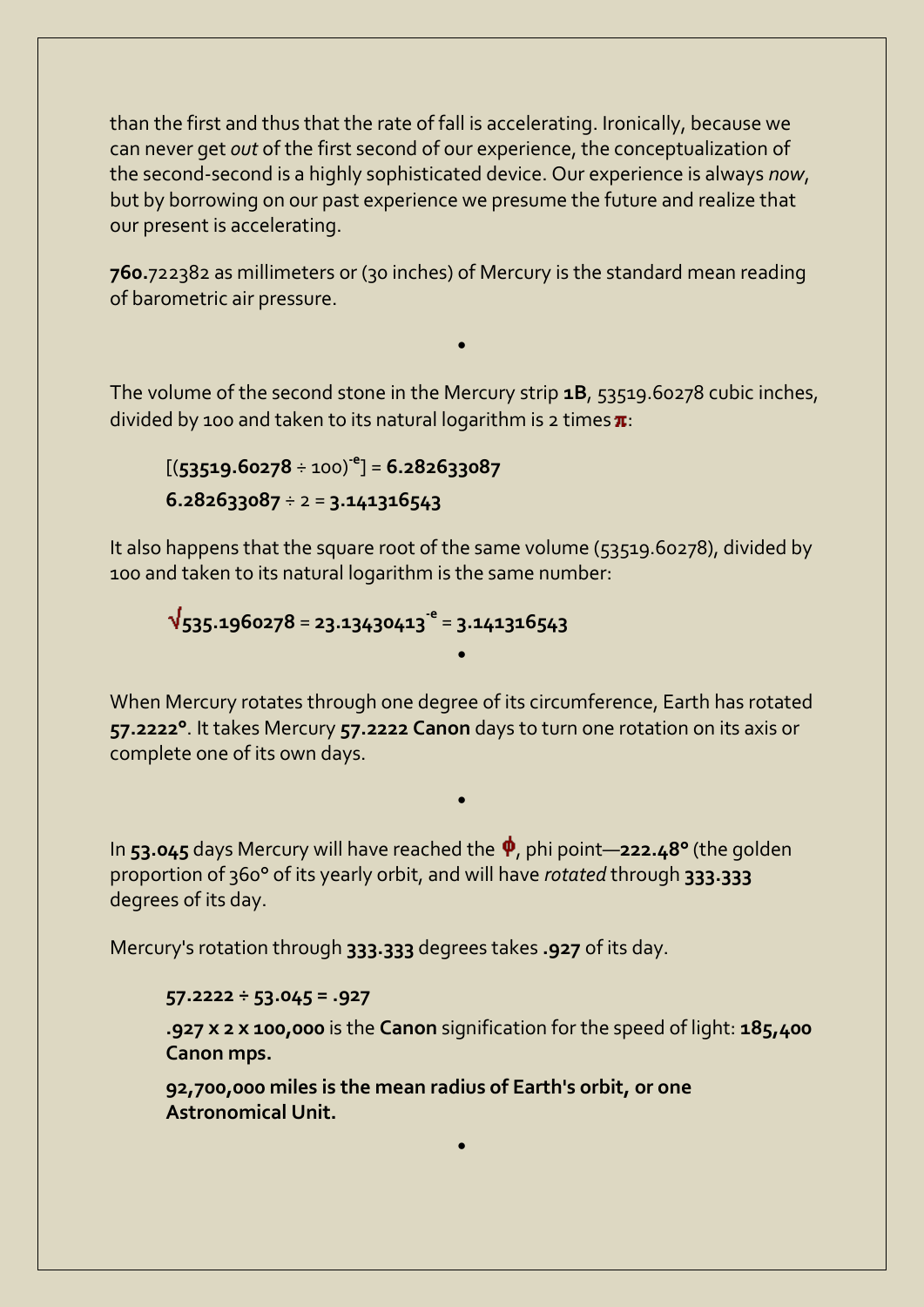Another reference to the **Canon** speed of light number is found by applying the tempering process to the period Saturn, wherein one year of Saturn becomes **10609 Canon** days, during which time there are **185.4** days of Mercury:

**10609** ÷ **57.222** = **185.4** signification for the speed of light **at 185,400 Canon miles per second.**

The diagonal angle of Mercury Stone **1A** is 30° 40' 06". This is also Mercury's approximate orbital inclination to the (mean) celestial Equator.

Stone **1C** in the Mercury Strip is **29.469444**" long. As years it represents one orbit of Saturn. By "tuning" slightly the length of stone **1D** from 34.3417751" to **34.3433333**", we can derive a perfect ratio between the two stones:

**•**

(**29.4694444** x 100) ÷ **34.333333** = **85.833333** the days in Mercury's **Canon** year.

(2 x 34.3333 x 10 = **686.6666**, the **Canon** days in Mars year.)

**686.666** (x 10) is also found as the surface area of Mercury **1A**: **6866.666** sq. inches.

The surface area of the top of the first stone in the Mercury Strip **1A**, divided by 10 signifies the number of **Canon** days in Mars' orbit:  $(63.812 \times 107.607) \div 10 =$ **686.666** days.

**•**

**•**

**•**

There are 12 days of Mercury in one Mars' year: **686.666** ÷ **57.22222** = 12.

There are 8 Mercury years (orbits) in one Mars year: **686.666 ÷ 85.8333** = 8.

During one Saturn year, **10,609** days, Mercury will have completed 66666.666° of rotation, or will have reached the 333.333° point 200 times.

**•**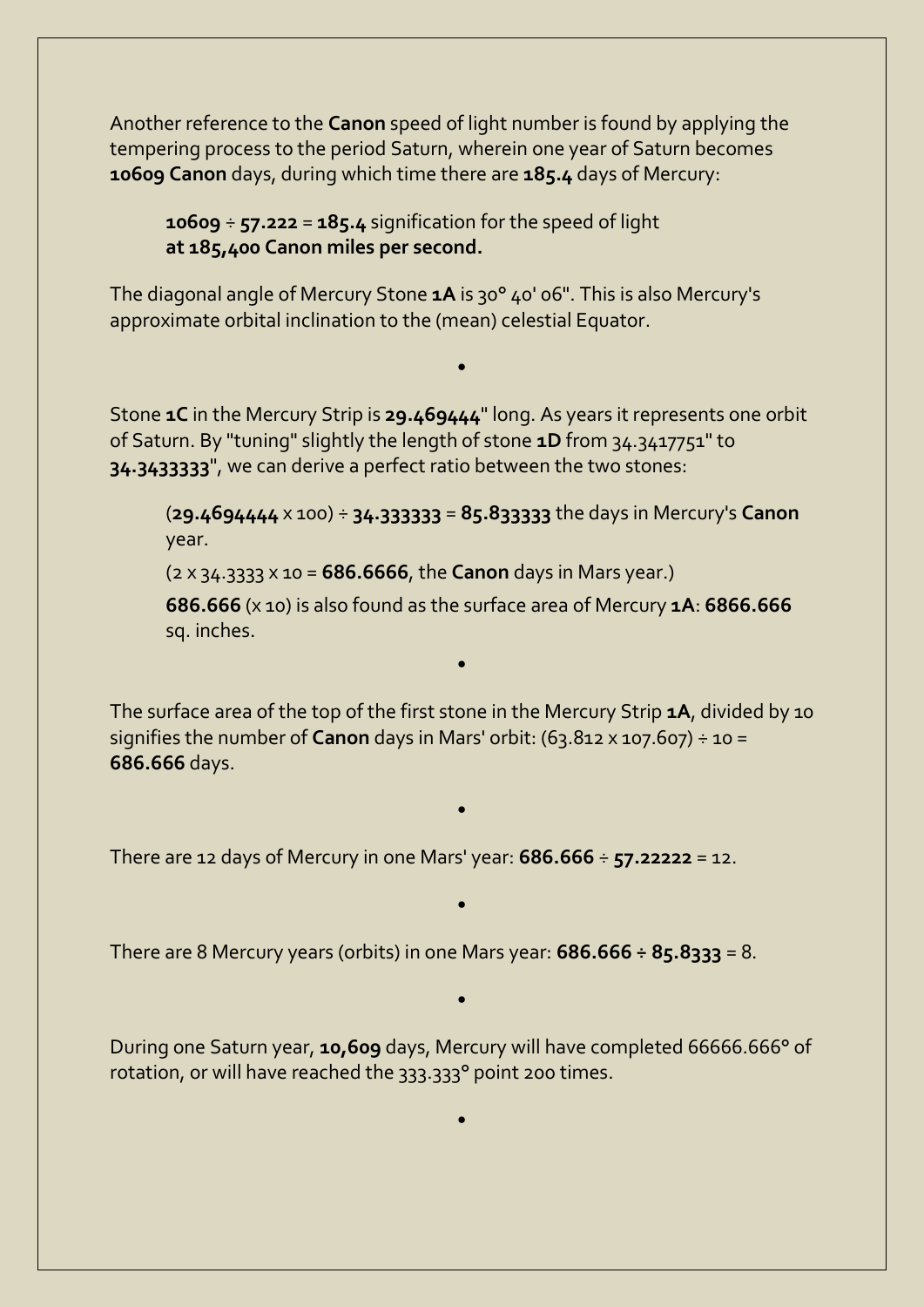The length of Mercury **1A** x 100 is representative of the number of Earth calendar days (24 hours) in Saturn's year: **10760.76763**. The width of **1A**, 63.81262195" divided by 10 signifies the number of **Canon** miles 6.381262195 that the equator of Saturn will rotate (**5258.16 feet to the mile**) In one second of time, Saturn rotates 6.38126295 miles on its equator. Saturn's equator would then be 236,617.2 miles in circumference. As previously discussed in *Saturn Source of Measure*, Saturn figures heavily in ancient art and the origin of measure.

The surface of Mercury stone **1A** has **6866**.727967 square inches. Divide by 10 and see a referent for Mars' **Canon** period of **686.66666** days/year.

**•**

The volume of **1A** is 73512.14044 cubic inches. Multiply that by 100 and take the common log: **6.866**359069. Multiply by 1000 and we are very near to the square inches on the top surface of **1A**: **6866**.727967 square inches.

**107.6076763** the *length* of stone **1A** x 100 is the exact same number of *square*  inches on the surface of Saturn Stone **6B**: **10,760.76763** square inches.

In the Mercury Strip the total number of square inches on the top surface of the four stones, multiplied by 10,000 and taken as feet, signifies the number of **Canon** feet in the circumference of the Earth:

**206**" x 63.81262195" = 13145.400 x 10,000 = **131,454,000**

The cubic inches in the whole of Mercury **1C** is 6325.459147 cubic inches or **3.66**0566636 cubic feet. Times 100 see Earth's sidereal year in days: **366+** days.

**•**

The length of the entire Chamber is **412** inches. The width is **206** inches. The perimeter of the Chamber is **1236** inches. In one orbit of Saturn, there are **123.6** orbits of Mercury:

**•**

10609 ÷ **85.8333** = **123.6**

The width of the chamber **206** inches (17.166 feet,) divided by 10 connotes the Common Cubit of **20.6** inches. Read as a sexigesimal number 20.6 would be 20 minutes 36 seconds—the difference between Earth's Calendar Day of 24 hours and the **Canon** Earth day of 24 hours 20 minutes 36 seconds. **20.6** is a principal figure in the **Canon** system. Divided by 2, it represents the ratio between the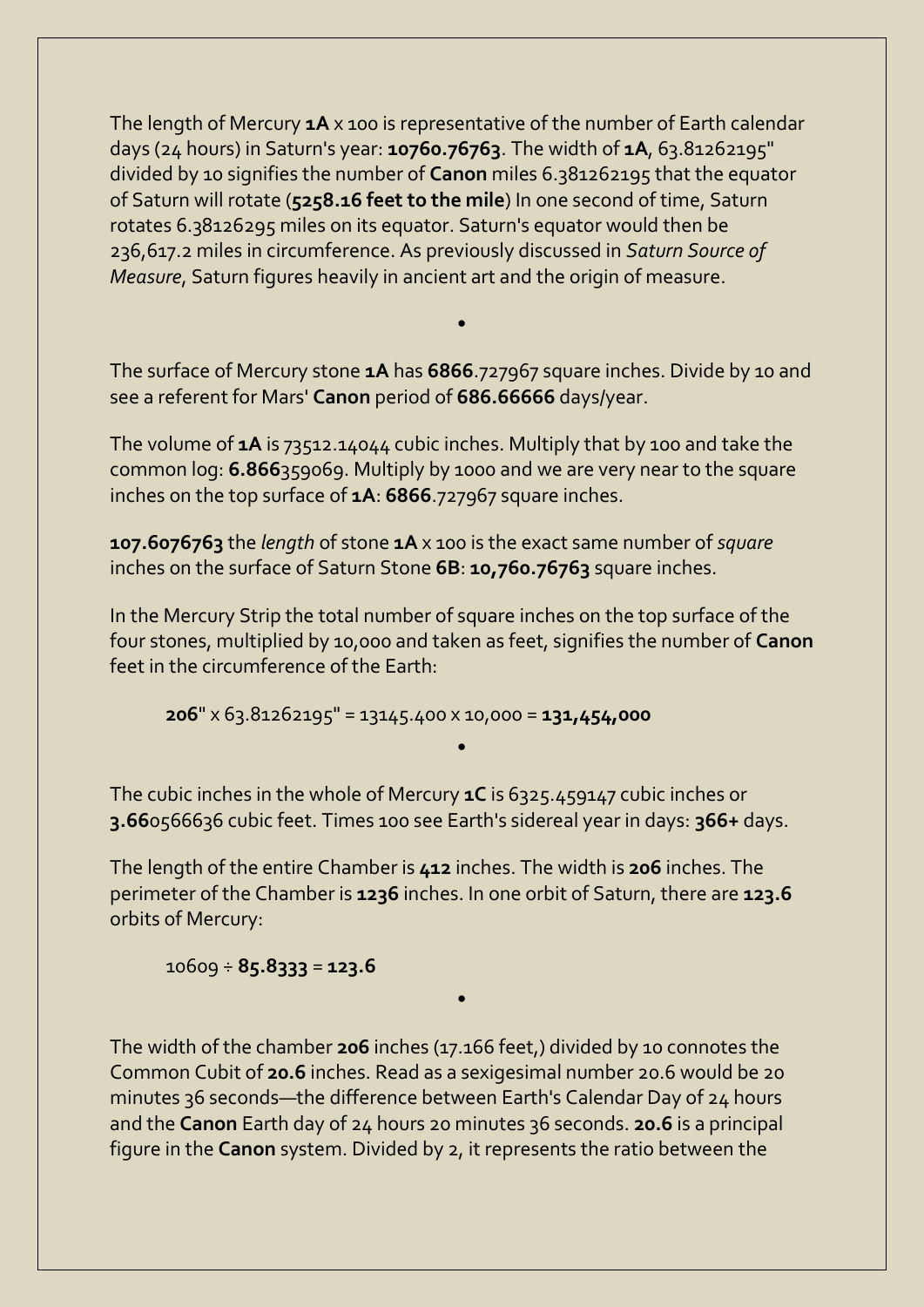major to minor axis of the orbit of earth: 1.03. When multiplied by .03, **20.6** becomes the ratio of the golden proportion. **.618**.

The surface area of **4C** in the Mars strip is 3333.333 square inches. Divided by the Common Cubit of 20.6 inches and again by 100, we derive the golden proportion number **1.618122977** (perfect **Canon** value).

**•**

The height of the chamber from floor surface to ceiling is **230.2585093** inches. Divided by 100, the height of the chamber signifies the ratio between the system of common and natural logarithms:

**•**

$$
10^{-e} = 2.302585093
$$

When the height of the chamber is taken from the bottom of the wall (which is beneath the level of the floor) to the ceiling, it measures **235.6463942** inches. Taken as seconds of time we find a referent for the difference between the mean solar day of 1440 minutes and the mean sidereal day of 1436.07 minutes:

1440 - 1436.0725 = 3.92743 minutes difference.

3.92743 minutes x 60 = **235.6463942** seconds.

The Earth Strip, **3A**, **3B**, **3C**, and **3D**+**3E** is **87.636** inches wide. As seconds, **87,636** is the number of seconds in one **Canon** Earth Day of **24.343333** hours. There are also **8763.6** hours in one **Canon** Earth year of 360 days.

**•**

**•**

In stone **3B** of the Earth Strip, the length is **46.69246833** inches. As 4.6692 we recognize the value for *chaos*. The diagonal angle of the top plane of **3B** is 28.04869487 degrees. We take that as a referent for the number of degrees in the Moon's upper node, from which tidal harmonics are initiated. That this figure would be linked to the value for *chaos*, is interesting.

The diagonal angle on the surface of Earth Stone **3A** is **32.14521358**, indicator for "**g**" approximating the gravitational number of feet in the second second-of-fall of an object.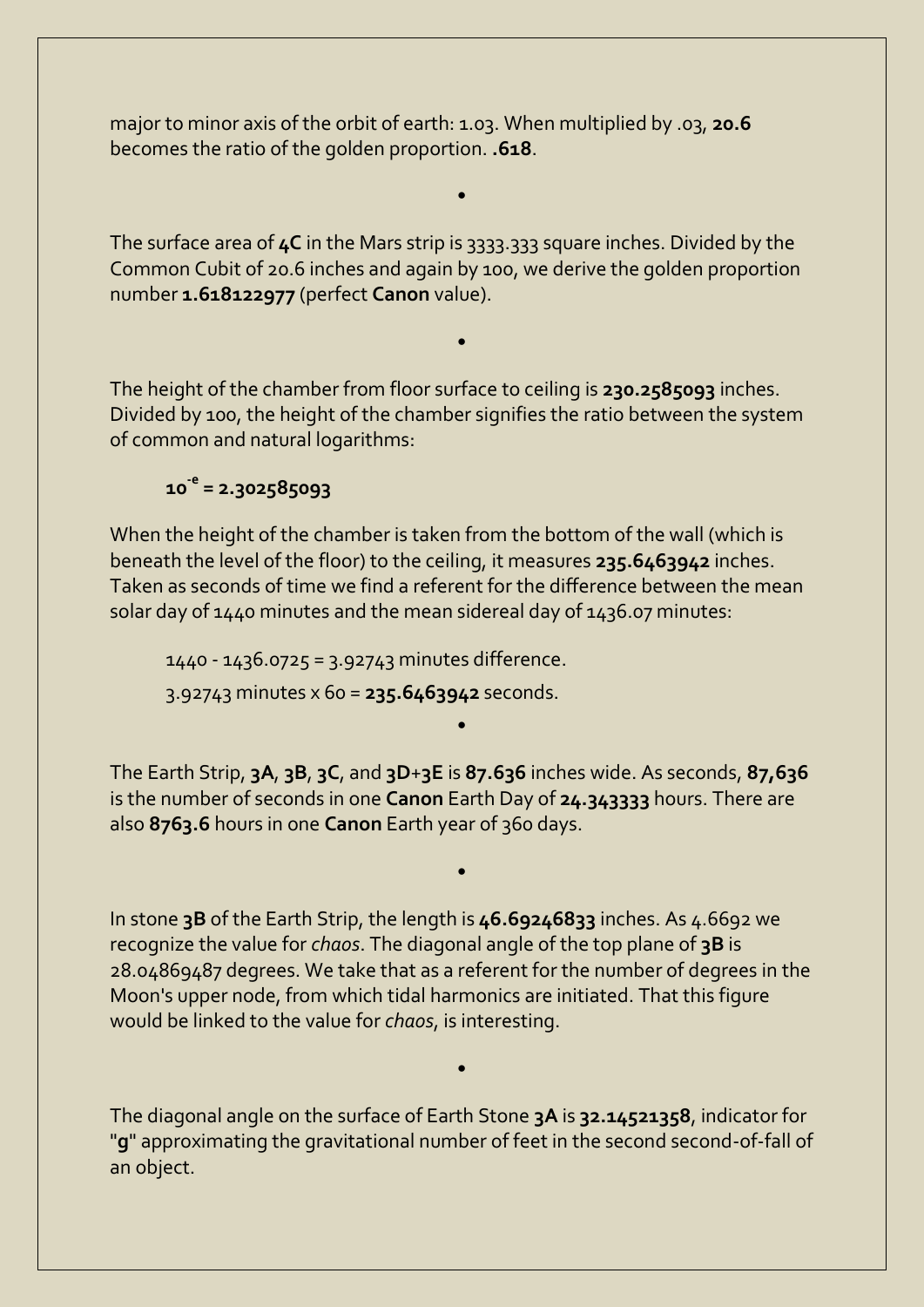The tangent of that angle, .6283990122 divided by 2 and x 10 is a close approximation for the value of  $\pi$ .

The largest stone in the Earth Strip **3C** is **83.63715584**" long and **87.836**" wide. The surface area in square feet represents the mean number of seconds of precession of the equinoxes: **50.90** seconds of arc per year:

**•**

## (**83.63715584 x 87.636**) ÷ **144** = **50.90017909 square feet**

The diagonal angle of stone **3D** of the Earth strip is 26.19222679 degrees, indicating the inclination of the Earth's orbit read magnetically: 26° 19'+. This is also the degrees of inclination of the passageways.

**•**

Earth stone **3E** is 45.75693065" long by 20.6" wide. The length, times ten is 457.5693065. The common log of this number is 2.660456884, or the co-tangent, when seen as an angle, of **20.6**", the width.

**•**

The Saturn stone **6B** in the Saturn Strip, is **185.4**" long, **58.0408179012**" wide and **10.70555595**" deep. Each of these dimensions is significant:

**•**

**185.4** is the number of times Mercury rotates on its axis in one orbit of Saturn.

**185.4** also stands for 185,400 **Canon** miles/second, as the speed of light.

**58. 0408179012**" indicates the E days (24 hours/day) of Mercury's rotation.

The surface area on top of Saturn **6B** = **10760.7676383** square inches. As days, the area represents the number of calendar days in Saturn's year: **10760.7** days.

**•**

Also: Saturn's Calendar Period divided by the perimeter of the room (divided by 10) equals the Calendar days in Mercury's year:

**•**

**10760.7676383** ÷ **123.6** = **87.06122685137** days.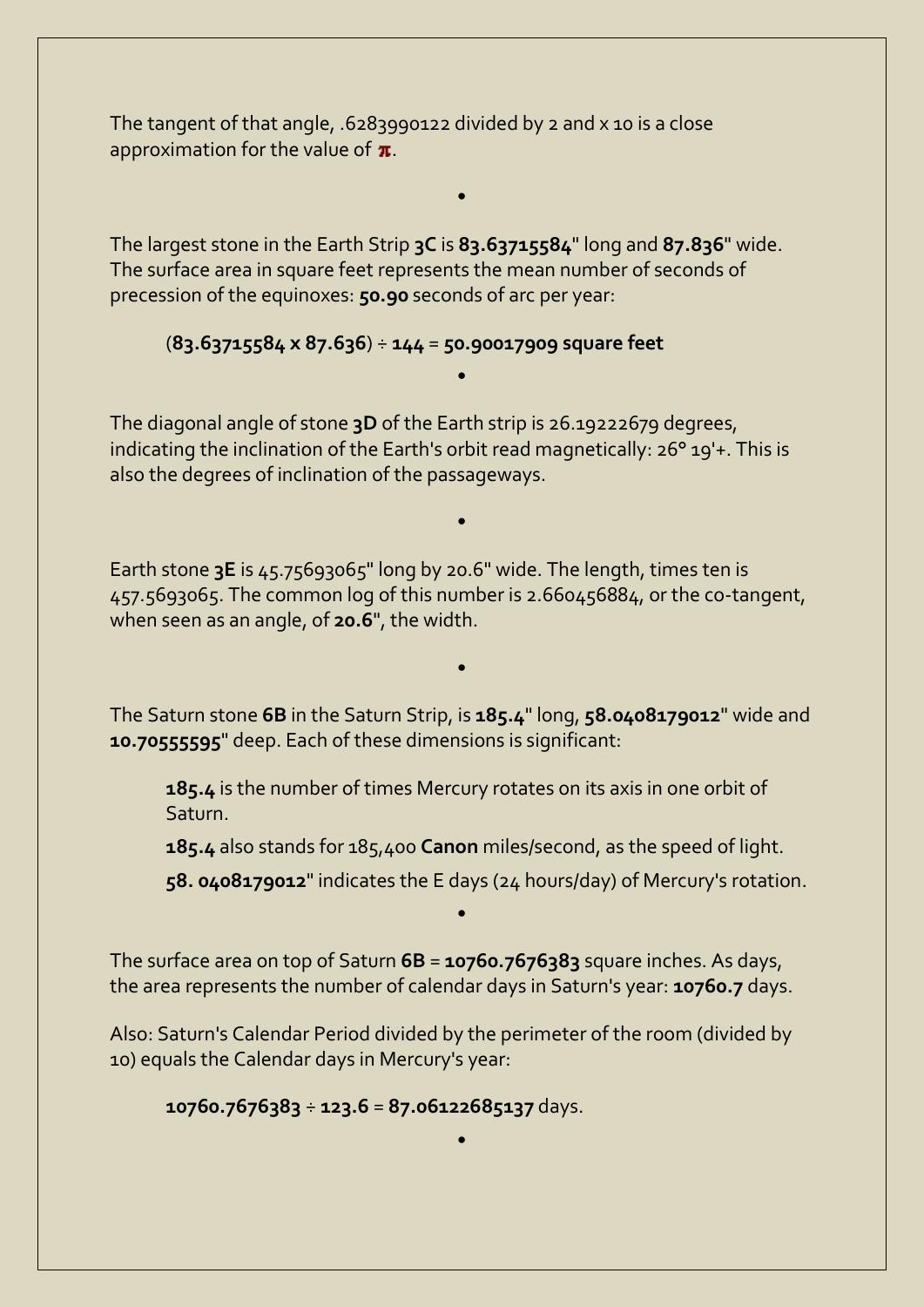The diagonal length on the top surface of the Saturn Stone **6B** is **16.18**939479', divided by 10 signifying the golden number: **1.618**.

The volume of Saturn Stone **6B** is 66.66666 cubic feet.

If the Saturn Stone **6B** were gold, it would weigh 80,000 lbs. Troy.

If the Saturn Stone **6A** were gold, it would weigh 8,888.888 lbs. Troy.

Saturn stone **6B** is 9 times the weight of Saturn stone **6A**.

The volume of the entire chamber (from ceiling to the bottom of the walls which are beneath the floor) 206" x 412" x 235.64" = **20,000,000**cubic inches.

**•**

The volume of the floor alone, multiplied by 1000, approximates the value for the number of minutes in the year:

**•**

(**206**" x **412"** x **10.70555595"** = 908601.86 cubic inches, the volume of the floor)

 $908601.86$  cubic inches  $\div$ 1728 (cubic inches to one cubic foot) x 1000 = **525,811**.3105. As minutes/year, this figure is a departure of 8.1103456 cubic inches, from a perfect **525,816** minutes in one **Canon** year.)

The width of the Chamber, **206** inches is related to another **Canon** measure rooted in the heavens. The reciprocal (1 ÷ **20.6**) of the number of the Common Cubit, x 100 is **4.854368932** inches, the measure called the Handbreadth or Palm. The Handbreadth times 360 and divided by 100 gives us another ancient and powerful measure we believe was the original Jewish Remen: **17.47572816**". The reciprocal of the Remen x 100 is the day of Mercury:

**•**

(1 ÷ **17.47572816**) x 100 = **57.22222** the **Canon** day of Mercury

The length of the Saturn Stone **6B**, 185.4 inches, divided by the Remen x 1000 produces the **Canon** period for the orbit of Saturn, 10609 days:

**•**

**185.4** ÷ **17.47572816** x 1000 = **10609** Saturn's year in **Canon** days.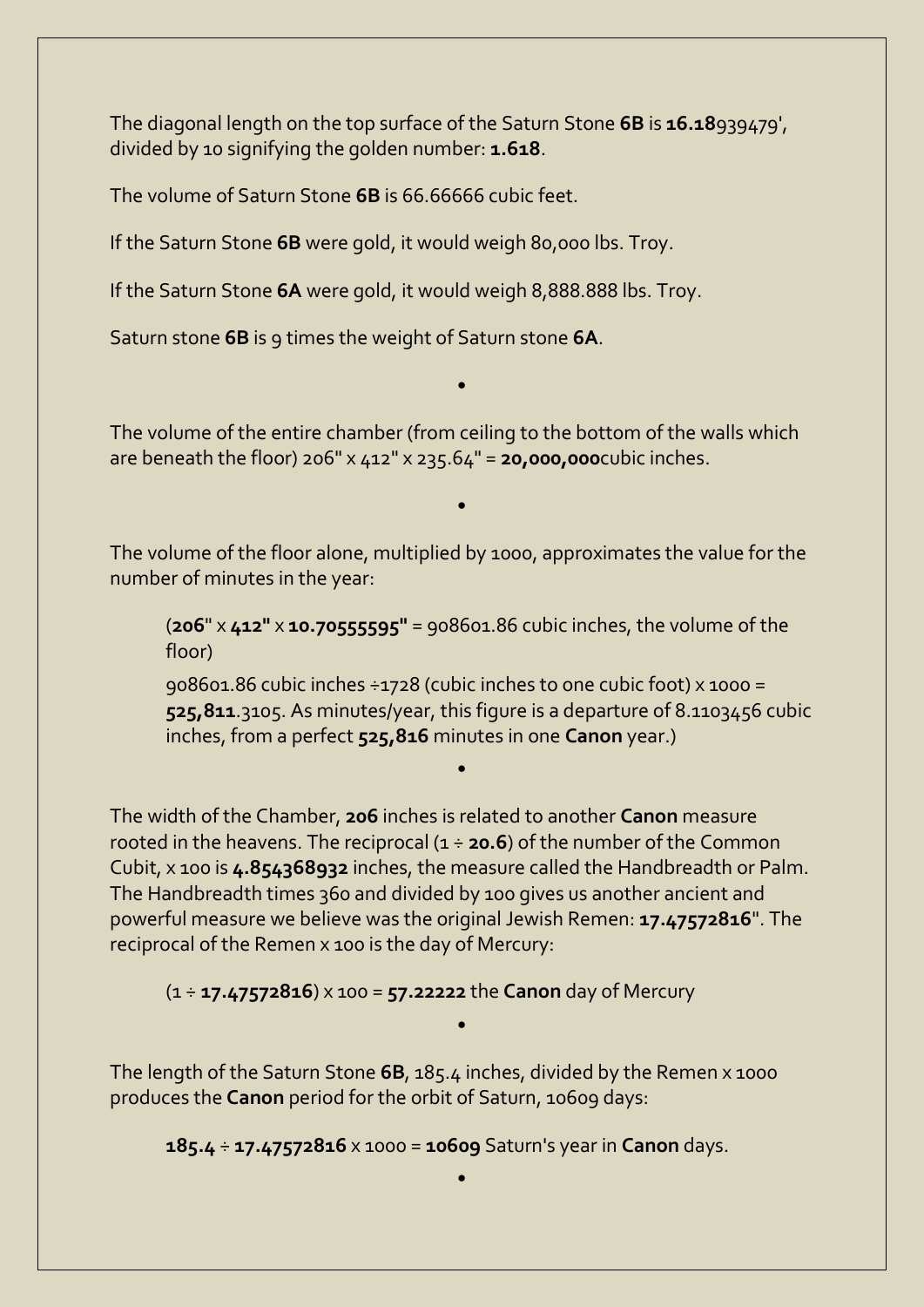The length of the Saturn Stone **6B**, 185.4 inches, divided by the Handbreadth, taken to its reciprocal and multiplied by 1000 renders the sexigesimal number (unconverted) of the inclination of the magnetic orbit\* and angle of the Ascending and Descending Passages:

**185.4** ÷ **4.854368932** x 1000 = 26.1832197 or **26° 18' 32"**

Stepping over to the  $5<sup>th</sup>$  strip we call the Jupiter strip, we'll see how incestuous our little solar family is.

**•**

The Jupiter Stone **5B** is **151.767633** inches long. **151.767633** is also the difference between the calendar days of Saturn and its counterpart in **Canon** Days:

**10760.76763** ( Year In E Days) ÷ **K** = **10609 Canon** Years.

**10760.76763** – **10609** = **151.767633** the difference between the two types of *year*, calendar and **Canon**.

Jupiter's year is **4,333.333** Earth days of 24 hours each. There are **104,000** hours in that time. If that period is divided by the number of *days* in one **Canon** year of Saturn, we get the number of *hours*in one day on Jupiter:

**•**

**•**

**104,000 ÷ 10,609** = **9.80**2997455 hours of Jupiter's rotational day

In **4333.3333** Earth days (one year of Jupiter) there are or **11.86**37550 Earth calendar years. During that time, Jupiter will have had **10,609** of its own days during one full orbit. Notice the simile between Jupiter and Saturn: each shares **10,609** but in its own way. There are **10609 Canon** Earth days (24 hrs. 20 min. 36 sec.) in Saturn's orbit. There are **10609** Jupiter **Canon** days in its orbit.

There are **10760.76763** square inches on the top of Saturn Stone **6B**. The calendar year of Saturn **10760.76763** days, has **258,258.4232** periods of 24 hours. Divide by ten and see this as representing the number of years in the precessional cycle: **25,825.84232** years.

**•**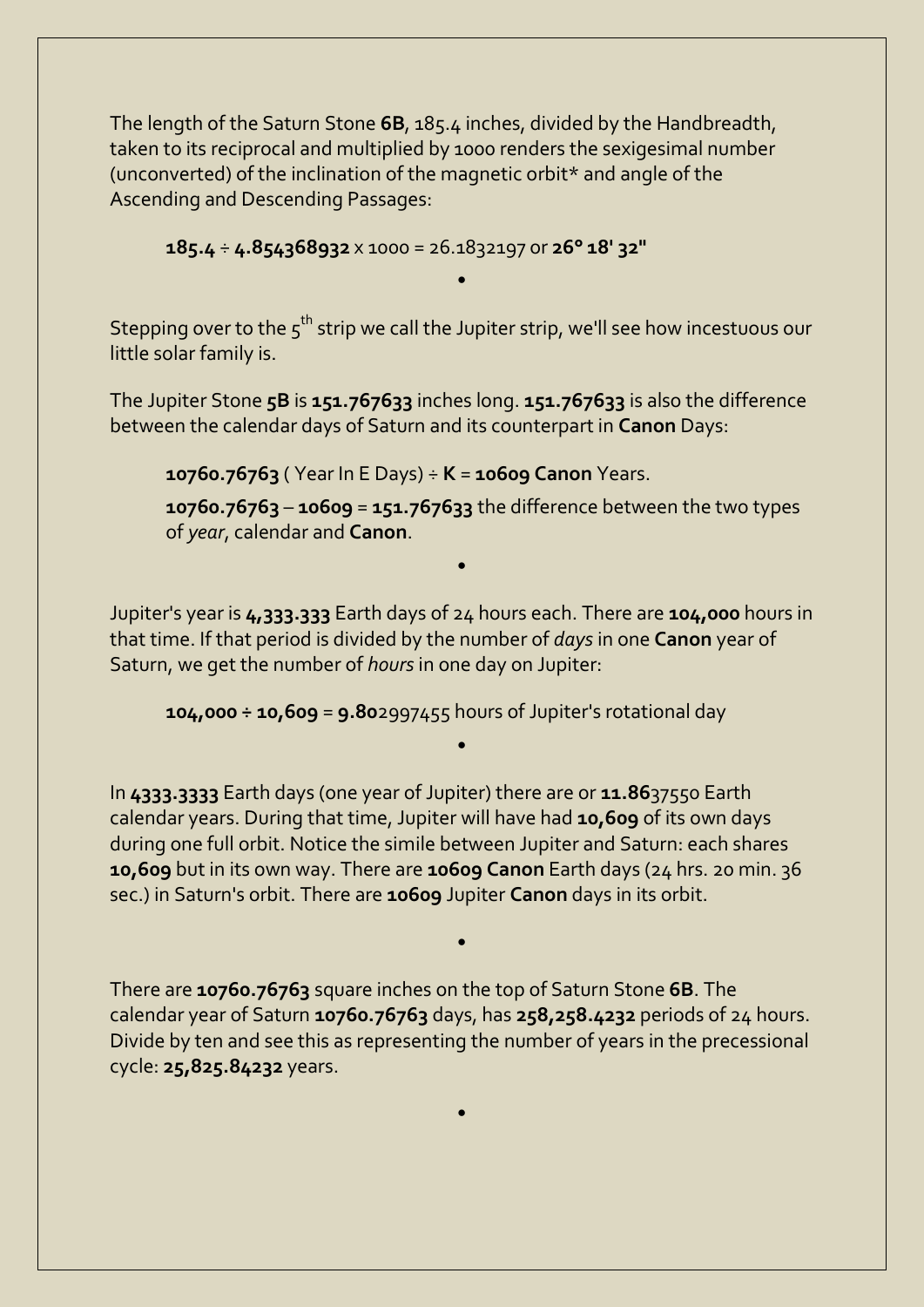On the top plane of the Jupiter Strip **5A**, the side length of **34.3333** inches is shared with the side length of Saturn stone **6A**, **20.6**". The relationship of the two is: **34.3333** ÷ **20.6** = **1.6666**, the ratio for decimal to sexigesimal timing: **100** ÷ **60**.

The synchronistic relationship between Saturn and Jupiter is again embellished by the interplay of the two stones **6B** and **5B**. On the east side of Saturn **6B** the side length (**185.4**") is adjacent to the longest length in **5B**, the Jupiter strip (**151.7676**"). Subtracting the length of the Jupiter stone **5B** from the number of square inches on the top of Saturn stone **6B** extracts the number of **Canon** days in Saturn's year from the number of Calendar years:

**185.4** x 58.04 = **10760.76763** (area sq." top surface **6B**)

The number of square inches on the top surface of Saturn **6B** which identifies the calendar days in Saturn's orbit, minus the length of Jupiter stone **5B** in inches, yields the **Canon** period of Saturn's orbit:

**•**

**10,760.7676** - 151.7676 = **10,609** the number of **Canon** days in Saturn's year.

The walls of the Chamber descend about half way beneath the top and bottom surfaces of the floor stones. When the floor stones are seen as "inserted" between the walls, the perimeter of the bottom of the wall as it were, bifurcates the floor stones into two layers, creating a double set of stones.

**•**



W.H.M: Farlane Lith. Edin.

In a sense, there are now 60 stones indicated in the floor—20 actual and 40 derived. A set of 20 stones contrived on the top "half", and a set of 20 on the bottom "half". Each set gives different information. We may consider the major diagonals, the areas, surfaces and volumes of the top and bottom portions of each stone and the ratios between them.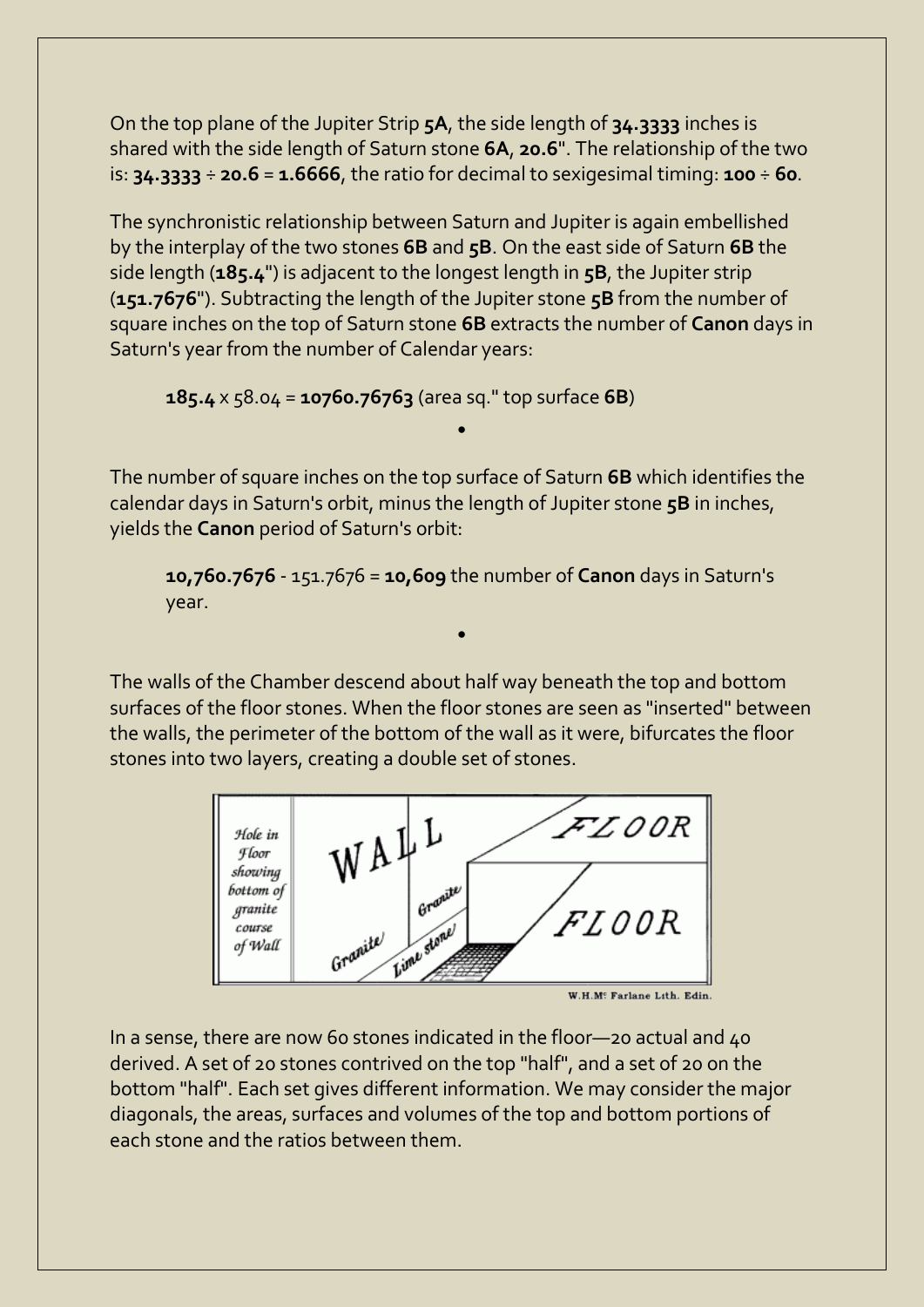The depth of the stones to the level of the bottom of the wall is **5.387884927"**. This top layer we'll designate as level **a**. The bottom layer, **b** is slightly smaller at **5.317671023"**. The total actual height of the floor stones is **10.70555595"**.

The height of the lower portion of the floor stones **b**, **5.317671023"** is related to the speed of light. Its reciprocal divided by **K** is the **Canon** value for the speed of light:

(**1** ÷ **5.317671023**) x 1,000 **=** 18805.22499 18805.22499 ÷ **K** = **185,400 Canon** miles/sec.

The bottom portion of Mercury **1D/b** has a cubic volume of 3661.616349 cubic inches. Divided by 10 and seen as **366.16** days it represents the Earth's sidereal year. The cubic inches in the bottom portion of Mercury **1A/b** is 36515.00. Divide this by 100 and we have the indicator for Earth's solar year: **365+** days.

**•**

There are three interesting ways that pi  $\pi$  is indicated in the Mercury strip:

First, the total volume of Mercury stone **1B** divided by 100 has a natural logarithm of two times  $(\pi)$  pi:

**•**

(**53519.60278** cubic inches ÷ 100)**-e** ÷ 2 = **3.141316543**

Secondly, the *top* portion of Mercury stone **1C/a** has 3183.472784 cubic inches in volume. The reciprocal of  $3183.472784 \div 10,000 = .0003141224 \times 10,000 =$ **3.141**224 .

Third, the volume of the *lower* portion of Mercury stone **1C/b** is 3141.986361 cubic inches. Dividing by 1000, renders the exact value of **Canon**  $\pi$  at **3.141986363**.

**•**

**•**

The volume of Mercury **1B** is 30.97199235 cubic feet, another referent for Mercury's orbital inclination: 30+ degrees.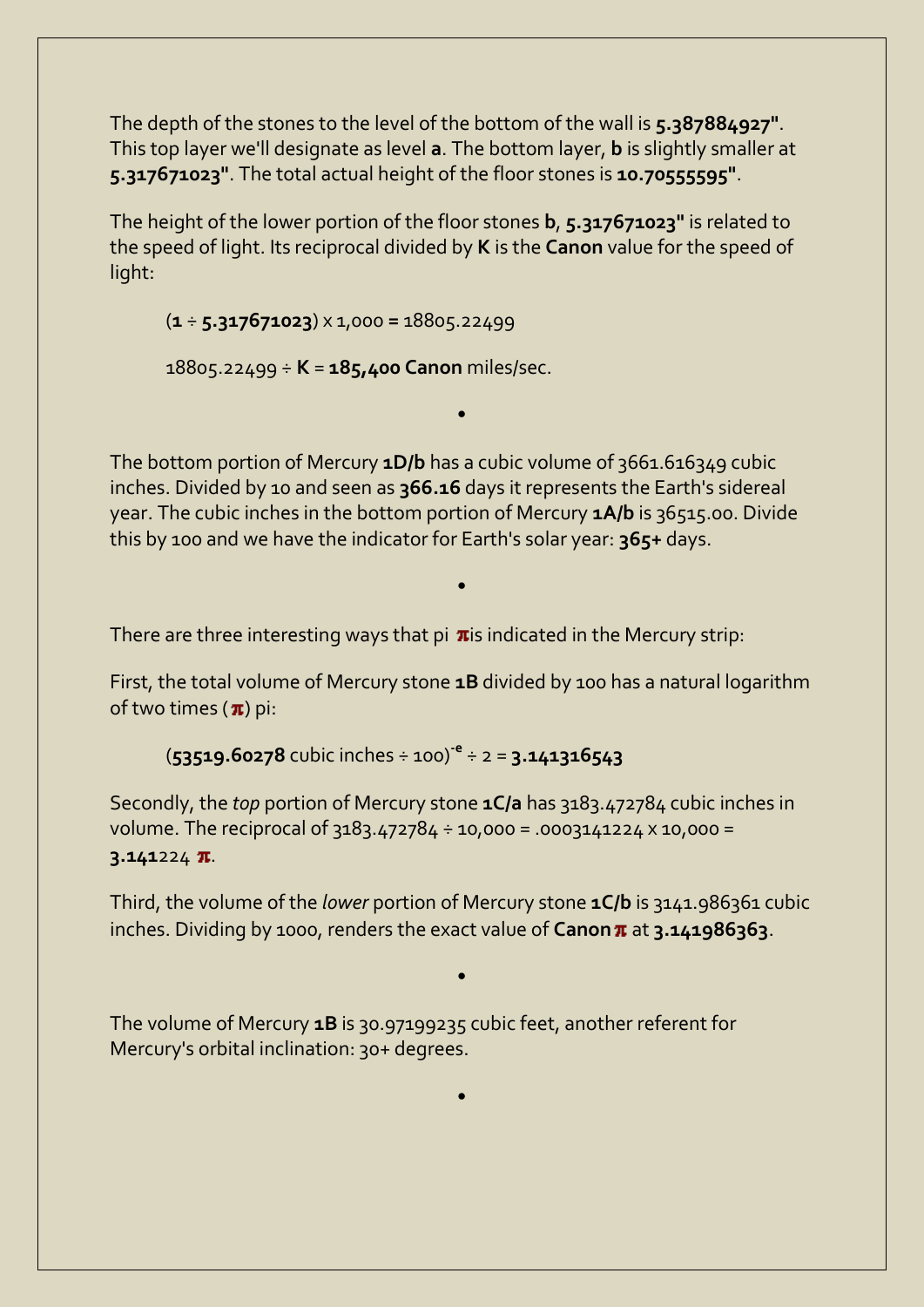If Mercury **1B** were gold, it would weigh 37166.39082 lbs. troy. Divide by 100 and then by 60, to derive the decimal number for the last quarter day of Earth's year: 6.19439487 or 6 hrs 11 min 39 sec .8344.

**•**

**•**

The width of Mercury **1C** is **29.4694444** inches. This is the same number as the number of calendar years in Saturn's orbit: **29.469444** years.

The area of the long side plane of the bottom portion of Mercury **1A/b** is 572.2222218 square inches. Divide by 10 to find **57.2222**, the number of **Canon** Earth days in one day of Mercury, ie. one rotation on its axis.

107.6076763" x 5.31767102" = 572.2222218 ÷ 10 = **57.22222**

Notice that the volume of the bottom portion **b** of Saturn Stone **6b** is also **57222.222** cubic inches. Divided by 1000, it is again, the number of **Canon** days in one rotation of Mercury: **57.2222**days.

**•**

The total volume of the Saturn Stone **6B** is 115,200 cubic inches, or 66.666 cubic feet. Curiously, 66.666 times **1.03**, (which is the ratio of the Earth's major to minor axis) gives us 68.6666, which multiplied by 10, is the period of Mars: **686.666 Canon** days.

The complexities we have just touched upon, beg the questions, "What was the initiating point for reconciling the multiplicity of variables in the design? "Where did the designer start?"

**•**

There is a certain book of aphorisms which says: "To know means to know all. To know a part of something means not to know. It is not difficult to know all, because in order to know all one has to know very little. But in order to know this little one has to know pretty much." (P.D. Ospensky in The Fourth Way.) The design of the King's Chamber begins with "one thing," and that one thing is a totality. Like other aspects of the Great Pyramid, it is built out of the knowledge of wholeness. All the parts must work together. Ultimately the one thing is us- our physiology, our life experience, our ability to perceive the instant--we are our vehicle. In an imperfect world, physical forms can only suggest meaning. By *tuning* the measure of a form ever so slightly, we can apprehend beyond the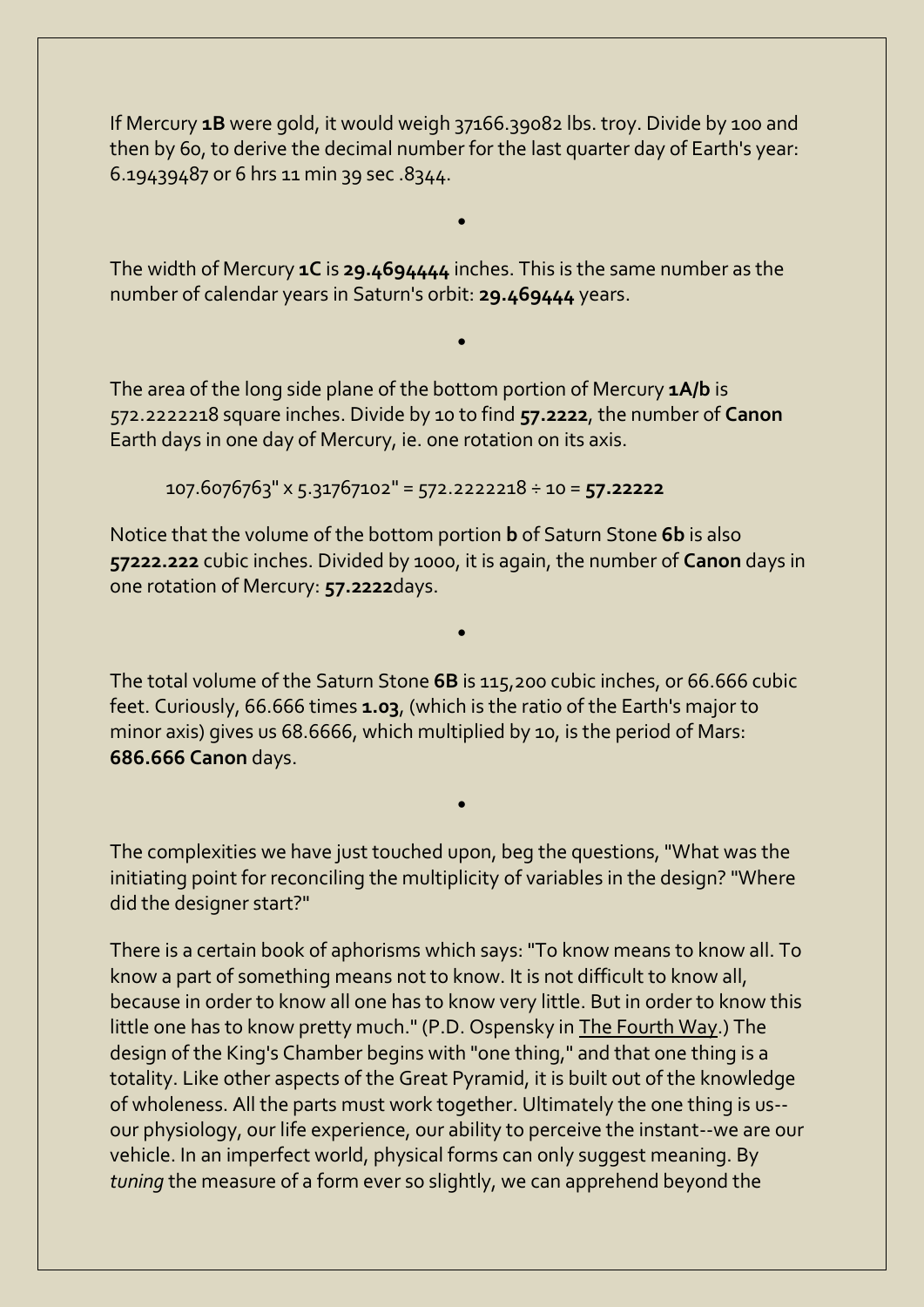limitations of the actual form perceived, and divine as it were, more than is given. If we can see the *intention* of the architect, it may be possible to glimpse the whole.

Just as the whole pyramid is informed from "the top down" the individual parts are derived from the whole. As discussed previously, the "missing" top of Cheops Pyramid is neither missing nor existent. As metaphysical construct, its elusiveness lies in the nature of its apprehension. Since it is not physical, it can only be comprehended intellectually. In the Timaeus, Plato speaks of a "third nature, which is space, and is eternal, and admits not of destruction and provides a home for all created things, and is apprehended without the help of sense, by a kind of spurious reason, and is hardly real." (page 457 section 52, The Great Books version.) In this purity of space, the laws are expressed in mathematics and geometry, uncorrupted by physical form. Here the gods consort with number, geometry and physics, co-mingling their various parts. Diversity results from the coalescing of a few simple attributes: height, width, volume etc. The seeds of measure--the second of time, the weight of gold, and the one-second pendulum are conceived here. When transposed to the physical world these heavenly notions become susceptible to the limits and vagaries of time and material. We can glimpse them dimly through the portal of number and divine what perfection they intend.

The *space* above the 206<sup>th</sup> course of Cheops, projected from the physical stone to a point above the pyramid though invisible can be said to have a form extrapolated and extended from the physical pyramid. Within this empty pyramidal shape, angles, dimensions and volume can be derived. From the measures, significance can be intuited. For example: The cubic volume of the extended pyramidian would be 17,526.01662 cubic feet.

The *common* logarithm of that volume is **4.2436**. Multiplied by 10,000 is **42,436** which has a square root of our old friend, **206**, as inches, the width of the King's Chamber.

The *natural* logarithm of the same volume (the empty top) is **9.771441472**. If this number is taken a 9.771441472 *inches*, and used as a pendulum's length, that pendulum would have a period of *one second of time*.

The ratio between all natural and common logarithms of numbers is **2.30258503**. For example the natural log of the pyramid's empty top, 9.771441472  $\div$  the common log of empty top, 4.243683112 equals **2.30258503**

In the King's Chamber we find this number **2.30258503** (times 100) as the height, **230.258503** inches, of the walls *above* the surface of the floor.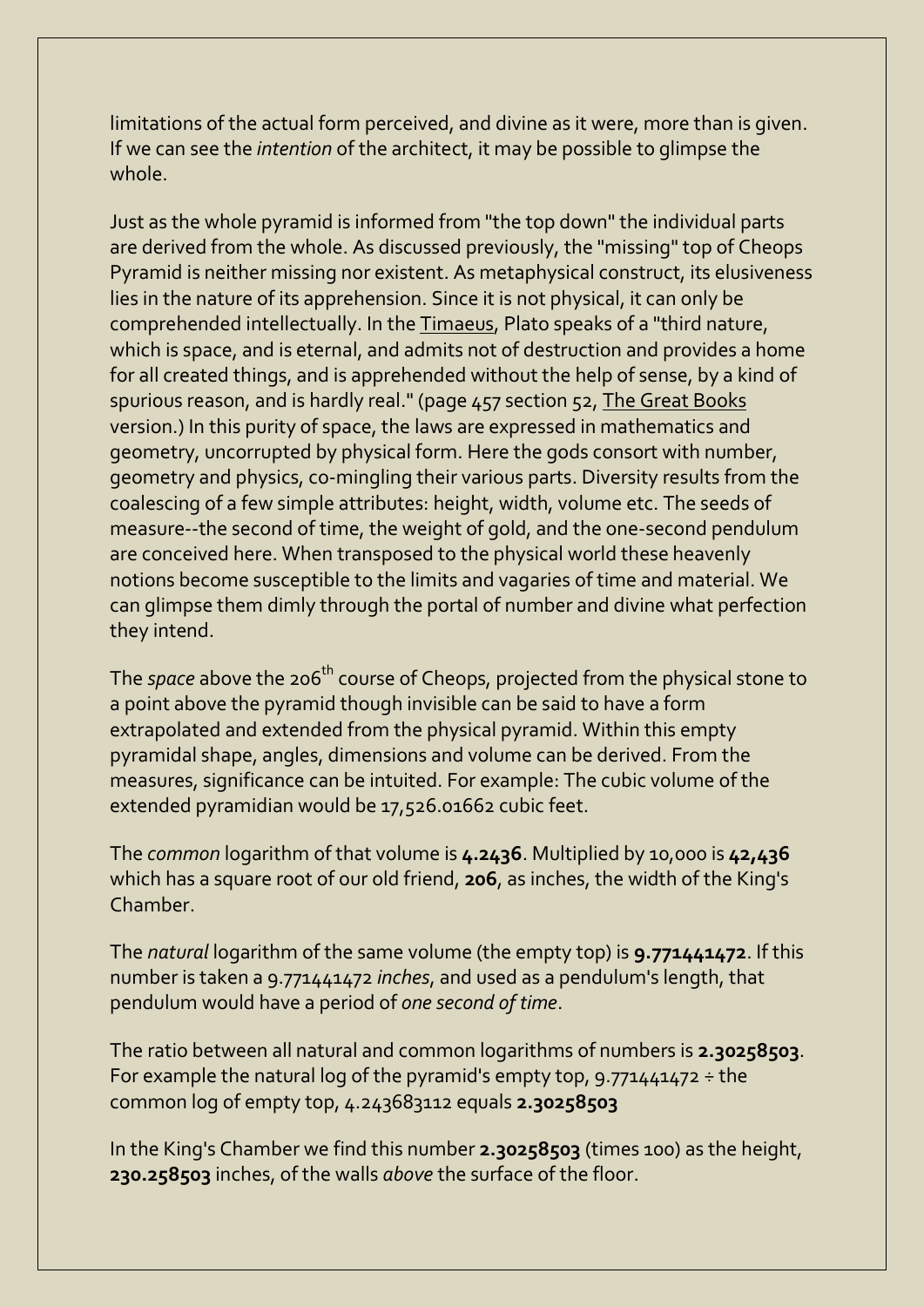The whole Mercury Strip, if it were gold, would weigh **97728.34478**lbs. troy. That number divided by 10,000 and seen as inches would be the length of a **onesecond pendulum**: **9.77** inches.

**•**

Whether as **9.771441472**, or as **.9771441472** or **97.71441472** this number appears in numerous places in the pyramid and other structures. Hatshepshut's obelisk at Karnak is **97.71441472** feet high. In Luxor there were two Obelisks dedicated to Ramses. The first is **977.1441472** inches high. If that length were a pendulum, it would have a **10-second** period. The second smaller obelisk, now in Paris at the Place De La Concorde, is **77.74** feet high. If its height were a pendulum, its period would be **9.771441472** seconds.

In the King's Chamber, 977. appears in the relationship between the volume of the upper part of the floor (that portion of the floor which is between the walls) and the empty space above the floor. The pure space above the floor is 19,542,882.944 cubic inches. This space in the chamber *plus* the portion of the solid floor which extends to the bottom of the walls, has a volume of 20,000,000 cubic inches.

The ratio of the two volumes: 20,000,000 ÷19,542,882.944 = 1.0233904. The reciprocal of 1.0233904 is **.9771441472**

**977**. approximates the number of ounces in one cubic foot of water.

**•**

The interconnection between Saturn, "Initiator of Time" or "Kronos," with the Common Cubit of **20.6"** is pervasive throughout the Great Pyramid.

- The width of the King's Chamber is 10 times the Common Cubit, or **206"** *inches.*
- There are **206** original *courses* in the body of Cheops Pyramid.
- In **206** *years*there are 7 orbits of the planet Saturn.
- **20.6** is the *minutes* difference between the solar day of 1440 minutes and the **Canon** Day of 1460.6 minutes. (Refer to our previous chapter on the Great Pyramid.)

An average or mean number is another method of encoding wholeness. **206** is a prime demonstration of a Saturn number embedded in the wholeness of the chamber. Take for example the *average* top surface area of an averaged stone from the floor: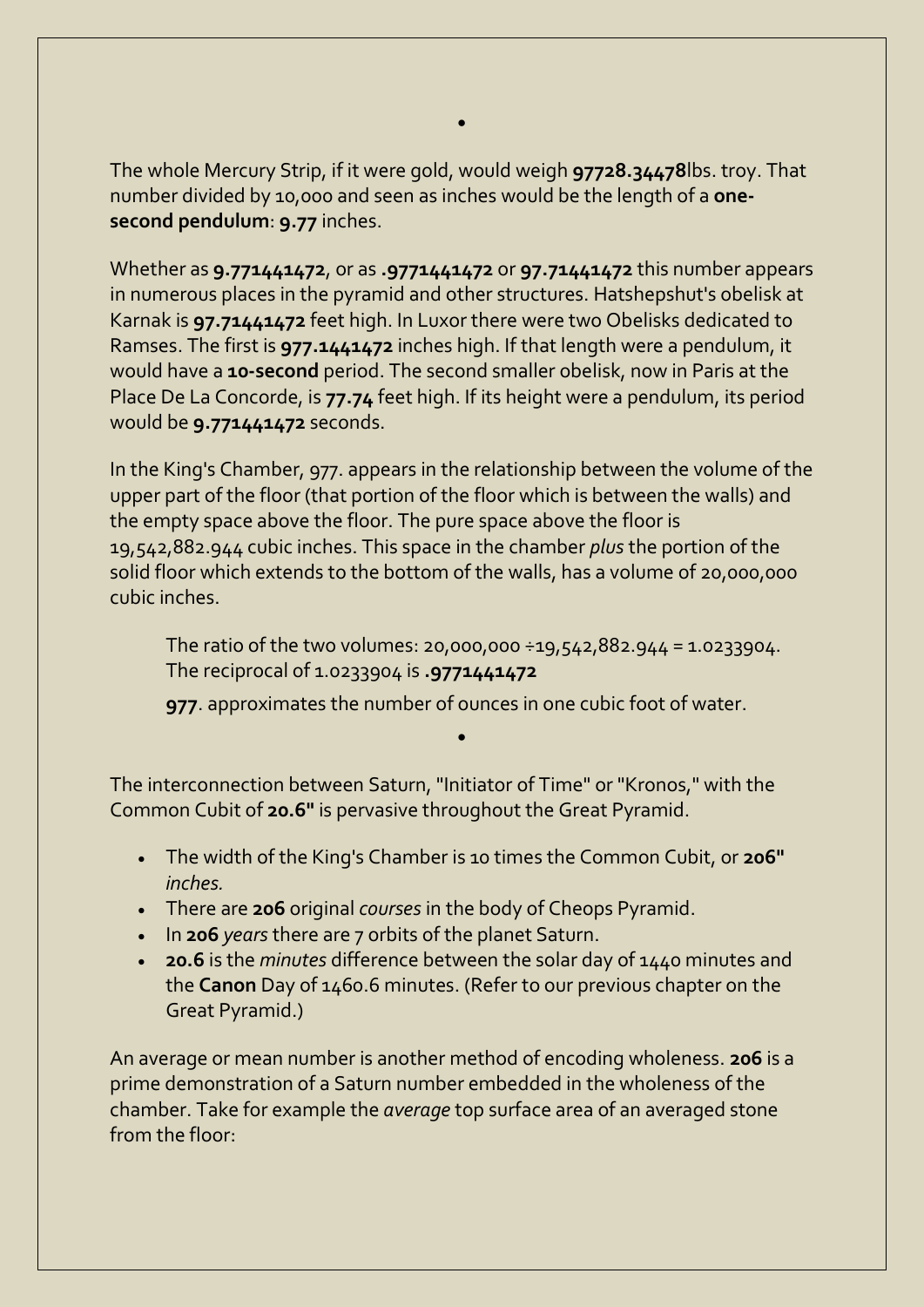**206"** x **412"** = 84,872 square inches in the floor. Divide by 20 to find the average stone's top surface: **4,243.6** square inches. Translate the number of square inches into the number of square feet by dividing by 144. There are **29.469444** square feet per average stone, or the same number as the number of Earth years in Saturn's orbit: **29.469444** years.

The number of square inches in the average stone, **4243.6** divided by 10 is also the same number as the Common Cubit squared: **20.6<sup>2</sup>** = **424.36**.

Invoking Mercury, messenger of the gods to transport us to another dimension, we take **20.6<sup>2</sup>** divided by the area of Mercury **1D** to get a close approximation to the weight of 1 cubic foot of water:

**•**

The top surface area of**1D** (34.64317751 x 20.0498165) is 694.5893521 square inches.

**•**

(**20.6<sup>2</sup>** ÷ 694.5893521) x 100 = **61.095**.

**61.095** identifies the number of avoirdupois pounds per cubic foot of water.

The Mercury Stone **1D** *if it were gold* would weigh 5163.864702 lbs. troy. By *tuning* the weight to a perfect 5162.8333, we'll see an inkling of the origin of a system of weights and measures which relate to time. Dividing 5162.8333, a weight, by **101.430555**, (**K** x 100 and also the number of feet in the **Canon** second of arc on the equator) we arrive at a cosmic measure of time associated with the annual number of seconds of arc of the precession of the equinoxes: **50.90**09788". The perfect **Canon** value would be **50.90017909**. Interestingly, the reciprocal of a pure **50.90017909** x 100 renders the ratio between the weight of one cubic foot of gold and one cubic foot of water: **19.64462963**.

The whole Mercury Strip, stones **1A, 1B, 1C, 1D,** has a volume of 81.44028733 cubic feet. If the entire mass of the strip were gold, it would weigh 97728.34478 lbs. Troy. That number divided by 10,000 and seen inches would be the length of a one-second pendulum: **9.77** inches.

Another underlying octave of the precessional cycle reveals itself when Saturn's orbital period in calendar days, multiplied by the number of 24 hour periods in that time, is seen as years:

**10760.76763** days x 24 hours = 258258.4232 ÷ 10 = **25,825.84232** years.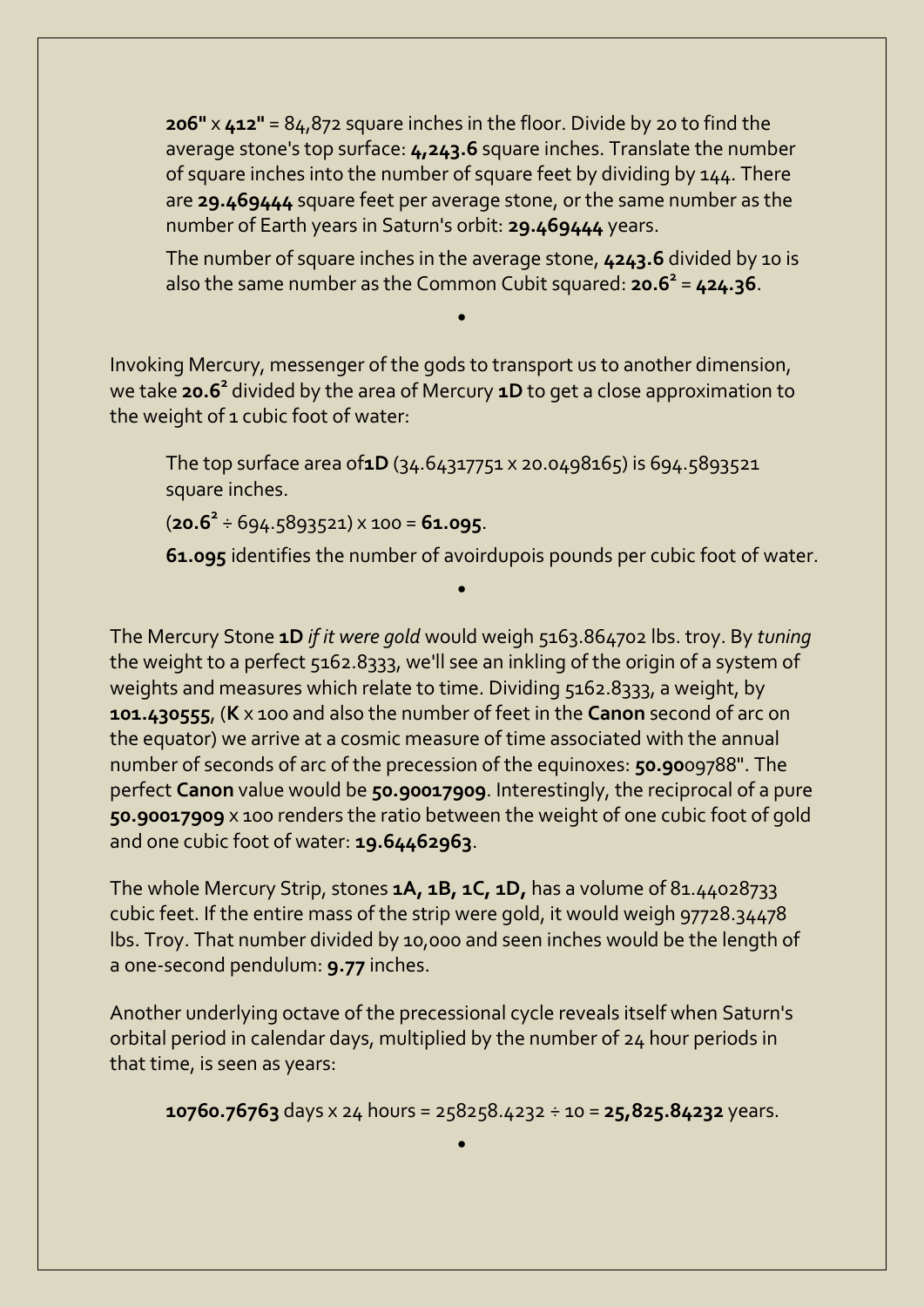The synchronicity continues between Jupiter, Saturn and Earth. The ratio between Jupiter's rotation **4333.33333** (in Earth calendar days of 24 hours) and Saturn's rotation **10760.7676383** (in Earth calendar days of 24 hours) is **2.483254070512.** Earth's **Canon** day of **1460.6** hours divided by this ratio is the number of hours assigned to the rotation of Jupiter: 9.802997454996 or 9 hours 48 minutes.

There's more: The major diagonal length of Saturn Stone **6B** is **194.5696792** inches. If a pendulum that length were to beat for one **Canon** Earth day of **1460.6**  minutes, there would be 19639.22215 full periods. Dividing 19639.22215 by 1000 = **19.639**—another close approximation to the ratio between the weight of one cubic foot of gold and one of water.

**•**

The surface diagonal of the same stone **6B** read in feet is approximately 10 times the golden number: **16.18939479**.

**•**

**•**

What is the origin of the **Canon** grain? The grain is transliterated from the abstraction of time. The mean solar day of **1440** minutes minus the mean sidereal day of **1436.07** minutes, derives a difference which when squared is the ratio of grains to one gram:

**•**

3 minutes 55 seconds or **3.927422<sup>2</sup>** = **15.42447076** gr./gm

As previously discussed, there is a *qualitative* difference which distinguishes the **Canon** inch from the conventional inch. Even though we use the word "inch" and an ordinary ruler for measuring objects, the *essence* of the **Canon** inch is much more complex and dynamic. The **Canon** inch is subservient to time and the instant. It is the philosophical measure of being in the moment. As every moment in an expanding universe is singular, so is the inch. From the observation of the action of a simple pendulum, we may experience the variety of "the moment." Just as no two moments are the same, no interval of the pendulum is the same as the last. To casually say they are identical is to rob the instant of its individuality. Ideally, any experiment or observation would be qualified by the degree of departure however slight, of the behavior from the mean measure used to quantify it. This *residual factor* or departure from the mean, regardless of how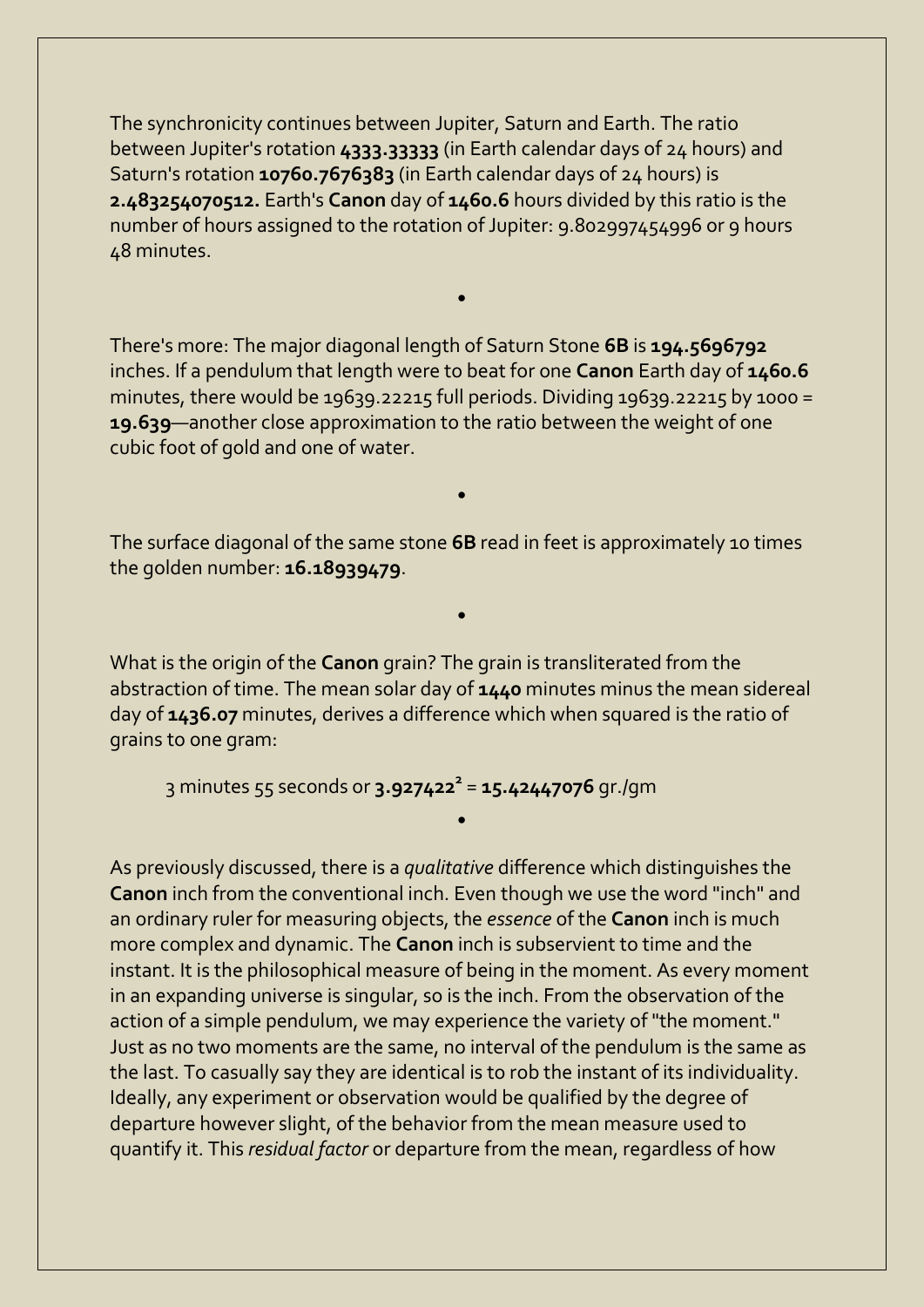small, is information about the influence of the environment of the experiment, whether it's human input, a local influence or a cosmic one.

So it is that from the timing of the pendulum one of the most elemental of units, the number of grains to one gram of weight is embedded with another fundamental unit of length, the **Canon** inch.

We start with the **Canon** inch, and find the period of one inch as a pendulum, a moving weight in space. The period is .3199 seconds of time. In one period of .3199 seconds the pendulum will have swung to and fro, and the Earth will have rotated through **479.85** feet on its equator:

**479.85** is the number of **Canon** grains in one troy gram of gold (Conventionally 480 gr./gm).

It must be appreciated that the source of **Canon** measure is neither cultural nor conventional, nor even historical in its development. It is rooted in the very nature of universal dynamics. Our genetic apparatus is at the effect of those dynamics and we through our physiology are recipients of that inheritance. It would not be surprising if in the not so distant future it is found that the human genome and the **Canon of Measure** are inscribed by the same precursors to human evolution. And that the genesis of number itself is a natural exteriorization or projection of the planetary dynamics and biological cycles resident within us.

We can propose that some systems of metrology may have grown out of geometry itself. For example, avoirdupois weight has an interesting relationship with the cosine of 45 degrees. (We use the conventional term "avoirdupois" simply for convenience. Though not derived by this method, the modern ounce is nearly the same as the **Canon** ounce.)

Begin with the cosine of **45** degrees = 0.7071067811.

Use this as the tangent of an angle. The angle is: 35.2643896 degrees.

The reciprocal of of 35.2643896 *degrees*, times 1000, is the number of *grams* to one avoirdupois ounce: 1 ÷ 35.2643896 x 1000 = **28.35**7218400 grams to the ounce.

**•**

The persistence of these various relationships suggests an ancient recognition of the elemental connection between systems of linear measure, volume, weight, and the abstraction called gravity. The **Canon** inch, the gram of gold, (both avoirdupois and troy weight) the weight of water and the function of the pendulum, form an inseparable amalgam with *time*—the conceptual seeds from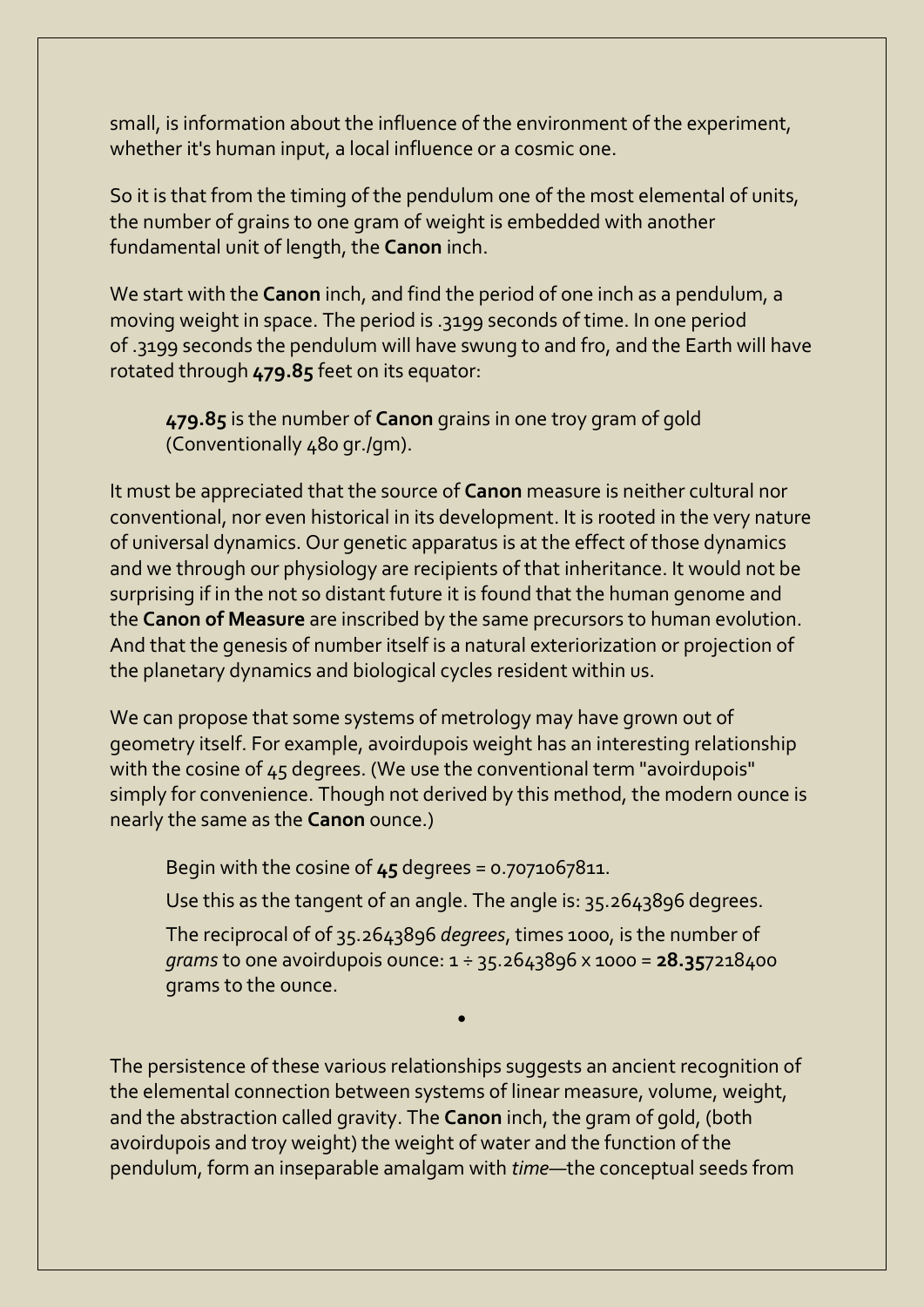which the fruits of ancient measures arise. The smallest unit abides with the grandest, from the inch to the precession of the equinoxes. All are complementary. From knowing one, it is possible to discover the others.

In the next segment, [Anatomy of the King's Chamber Part II,](http://www.sonic.net/bernard/index2.html) we will continue our exploration paying special attention to the granite sarcophagus or Coffer. The Coffer we believe is the "*Pillar of Orichalcum* upon which are inscribed the Laws" as Plato describes in the Critias. The form, geometry, and even sound of the coffer will be shown to be a standard of measure. Hear the sound of the coffer, as recorded in the King's Chamber by Paul Horn, for yourself.

# **APPENDIX**

The following reference is from a conventional astronomical table for the elements of the planets. It can be noted that astronomical assessments for the orbits of the planets vary from one reference to another. Mean periodicities are derived from observation and attendant reconciling astronomical theories. With at least 5,000 years of modern astronomical invention at hand, one must by comparison, assent to the clarity of vision of the ancient astronomer… *[Click](http://www.sonic.net/bernard/kc-floor.html) here to view the diagram of the King's Chamber floor with measures of all 20 stones.*

# *From Peterson Field Guides: Stars and Planets, 1995*

# **Mercury:**

Rotation: 58.646 E days

Synodic Period: 115.9 E. days

Sidereal Period 87.96 E days

# **Venus:**

Rotation: 243.01R E days

Synodic Period: 584.0 E days

Sidereal Period: 224.68 E days

# **Mars:**

Rotation: 23h56m04.1s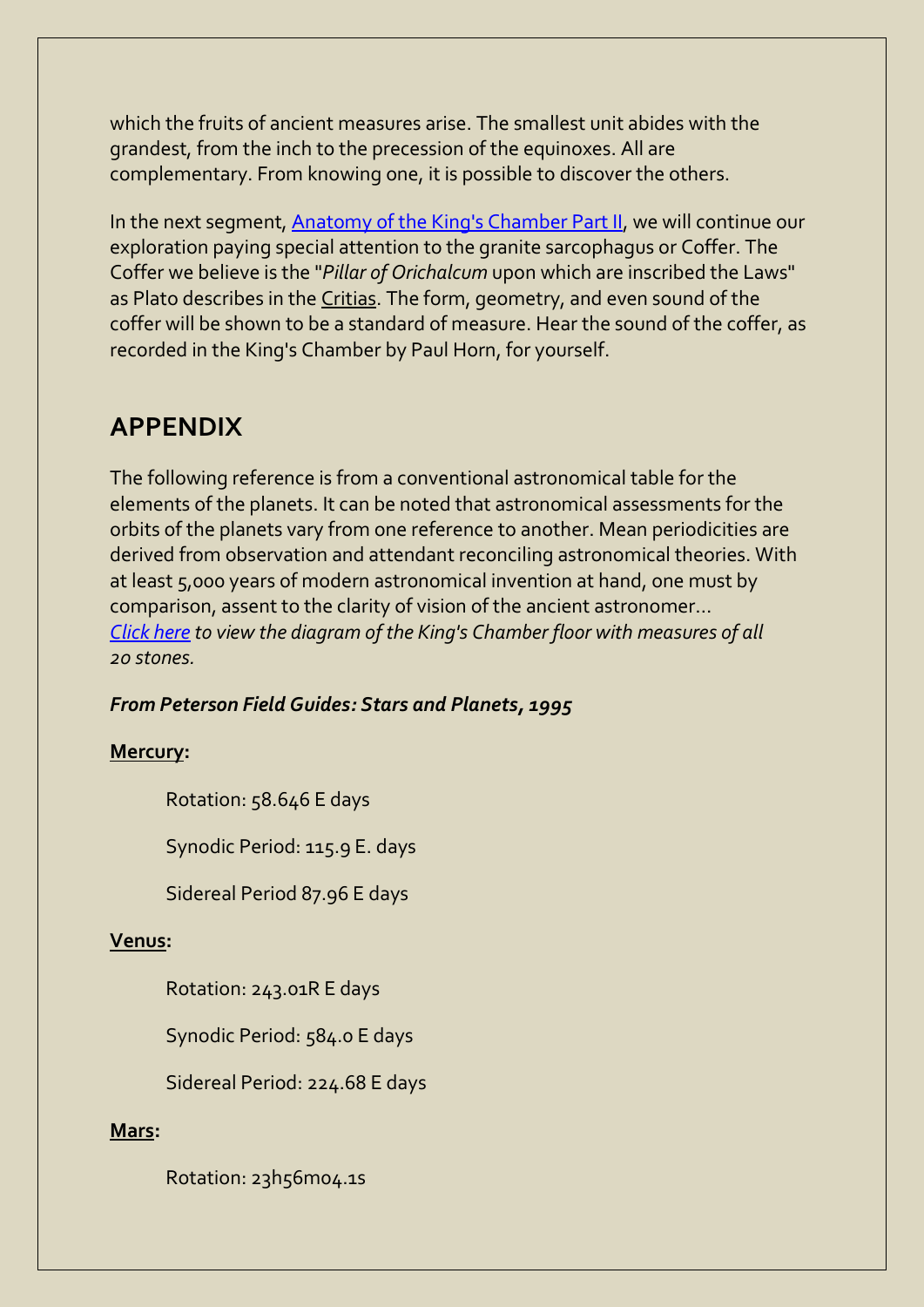Synodic Period: 779.9 E days

Sidereal Period: 686.95 E days

# **Jupiter:**

Rotation: 9h 50m > 9h 55m

Synodic Period: 398.9 E days

Sidereal Period: 4337 E days

# **Saturn:**

Rotation: 10h 39.9m

Synodic Period: 378.1 E days

Sidereal Period: 10,760 E days

#### **Mercury:**

Rotation: 58.65 E days

Synodic Period**:** 115.88 E days (opposition to opposition)

Sidereal Period: 87.969 E days

#### **Venus:**

Rotation: 243.01 E days

Synodic Period: 583.92 E days

Sidereal Period: 224.701 E days

# **Mars:**

Rotation: 24.6229 E hours

Synodic Period: 779.94 E days

Sidereal Period: 686.98 E days

## **Jupiter:**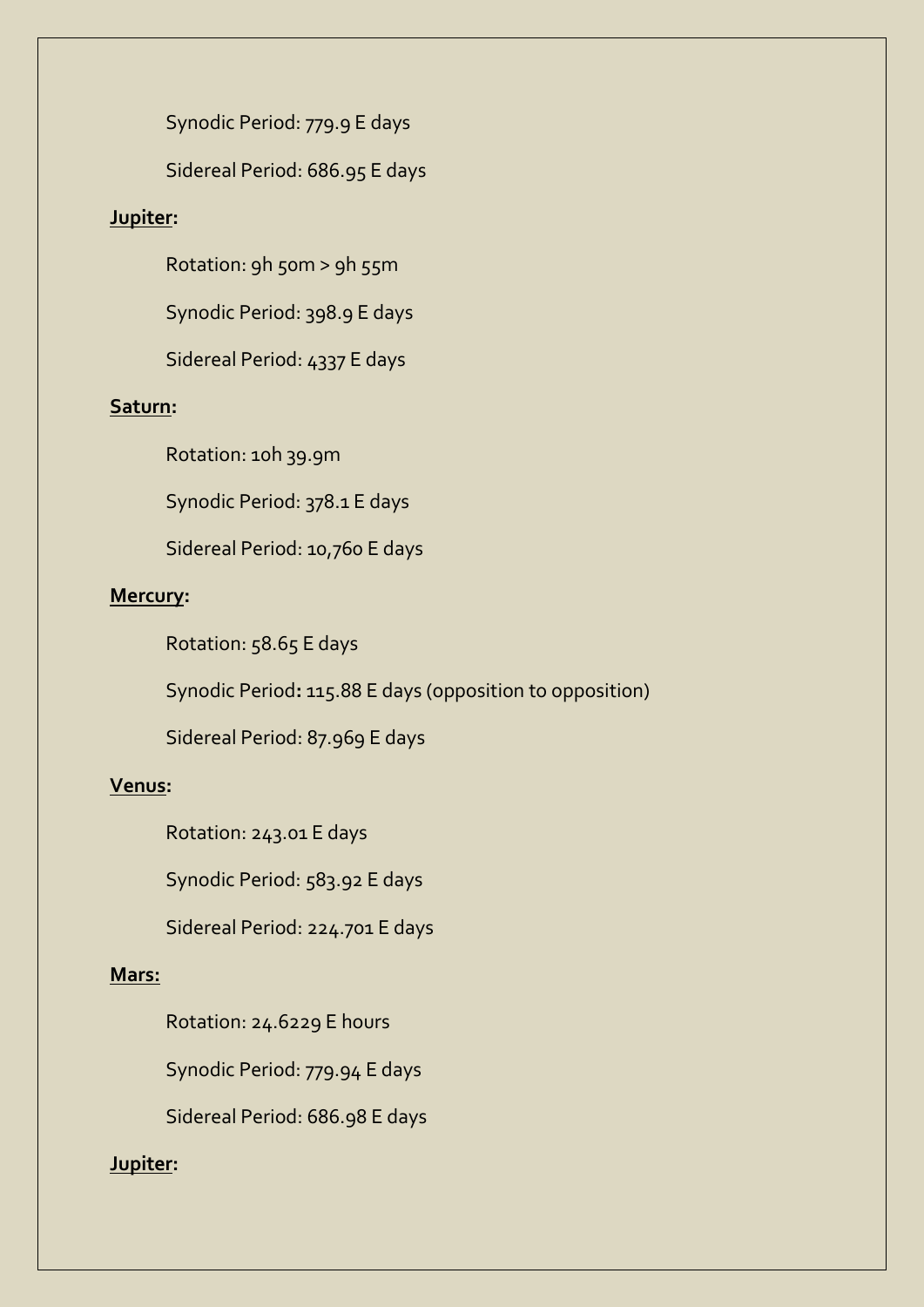Rotation: 9.841 E hours

Synodic Period: 398.99 E days

Sidereal Period: 11.8623 E years

#### **Saturn:**

Rotation: 10.233 E hours

Synodic Period: 378.09 E days

Sidereal Period: 29.458 E years

#### **Mercury:**

Rotation: 58.646 E days

Synodic Period: 115.88 E days

Sidereal Period: 87.97 E days

#### **Venus:**

Rotation: -243 E days

Synodic Period: 583.96 E days

Sidereal Period: 224.7 E days

#### **Earth**:

Rotation: .997 days

Synodic Period:

Sidereal Period: 365.26

#### **Mars:**

Rotation: 1.026 E days

Synodic Period: 779.94 E days

Sidereal Period: 686.98 E days